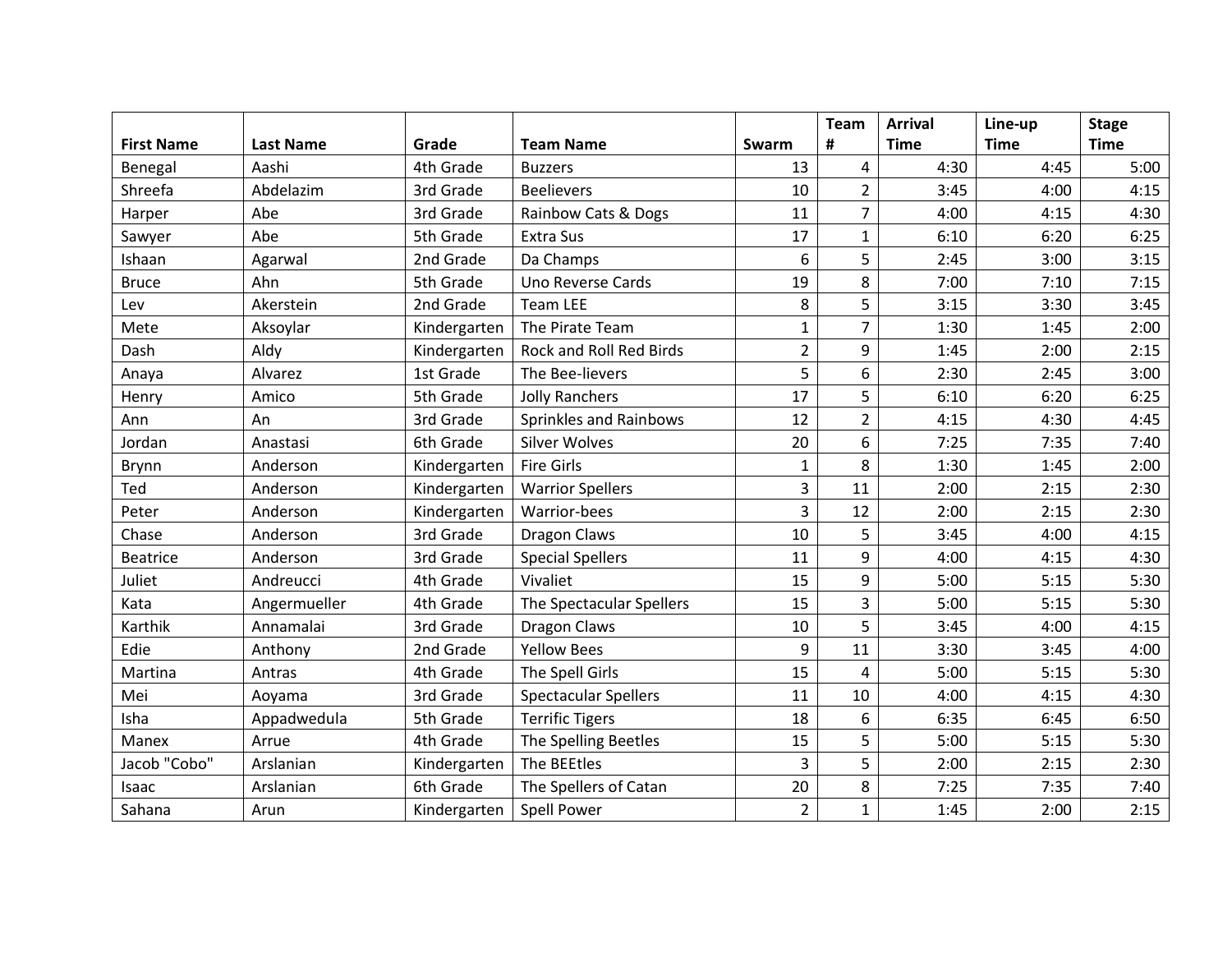| Davit          | Asadyan         | 1st Grade    | Dr. Spellers               | 4              | 6              | 2:15 | 2:30 | 2:45 |
|----------------|-----------------|--------------|----------------------------|----------------|----------------|------|------|------|
| Abhinav        | Ashwin          | Kindergarten | <b>Purple Cats</b>         | $\overline{2}$ | 5              | 1:45 | 2:00 | 2:15 |
| Allie          | Austin          | 4th Grade    | Wildcats                   | 15             | 10             | 5:00 | 5:15 | 5:30 |
| Carlos         | Avendano        | 2nd Grade    | Blue 2's                   | 6              | $\mathbf{1}$   | 2:45 | 3:00 | 3:15 |
| Greta          | Avilla          | 4th Grade    | Team Ice Cream             | 14             | $\overline{7}$ | 4:45 | 5:00 | 5:15 |
| <b>Beezie</b>  | Avilla          | 4th Grade    | Team Ice Cream             | 14             | 7              | 4:45 | 5:00 | 5:15 |
| Diego          | Azar-Wolfe      | 3rd Grade    | The Band                   | 12             | $\overline{7}$ | 4:15 | 4:30 | 4:45 |
| Sidrah         | Azmi            | 5th Grade    | The Stellar Spellers       | 19             | 6              | 7:00 | 7:10 | 7:15 |
| Vanya          | Badarya         | 5th Grade    | Pizza                      | 18             | $\overline{2}$ | 6:35 | 6:45 | 6:50 |
| Wonbi          | Bae             | Kindergarten | Warrior-bees               | 3              | 12             | 2:00 | 2:15 | 2:30 |
| Lucia          | <b>Bakule</b>   | 5th Grade    | Pizza                      | 18             | $\overline{2}$ | 6:35 | 6:45 | 6:50 |
| Ashwin         | Balakrishnan    | 3rd Grade    | The Band                   | 12             | $\overline{7}$ | 4:15 | 4:30 | 4:45 |
| Arianna        | Baldeviano      | Kindergarten | Queen Bees                 | $\overline{2}$ | 6              | 1:45 | 2:00 | 2:15 |
| Emma           | <b>Baldwin</b>  | 5th Grade    | <b>Bee Happy</b>           | 16             | $\overline{2}$ | 5:45 | 5:55 | 6:00 |
| Maija          | <b>Bandes</b>   | 3rd Grade    | Lemons                     | 10             | 12             | 3:45 | 4:00 | 4:15 |
| Jasmine        | Bao             | 2nd Grade    | Super Flying Tiger         | $\overline{7}$ | 10             | 3:00 | 3:15 | 3:30 |
| Phoebe         | <b>Barker</b>   | 1st Grade    | <b>Killer Bees</b>         | 4              | 9              | 2:15 | 2:30 | 2:45 |
| Ariadne        | <b>Barnes</b>   | 5th Grade    | <b>Hive Minds</b>          | 16             | 4              | 5:45 | 5:55 | 6:00 |
| William        | <b>Barrett</b>  | 5th Grade    | The Beautiful Butterflies  | 19             | $\mathbf{1}$   | 7:00 | 7:10 | 7:15 |
| Helena         | <b>Barsam</b>   | 4th Grade    | The Spelling BEEtles       | 13             | 9              | 4:30 | 4:45 | 5:00 |
| Nina           | Batcho          | Kindergarten | Queen Bees                 | $\overline{2}$ | 6              | 1:45 | 2:00 | 2:15 |
| Felicia        | Beckman         | 3rd Grade    | To Bee or Not to Bee       | 12             | 11             | 4:15 | 4:30 | 4:45 |
| Juliet         | Beebe           | 5th Grade    | <b>Spelling Sponges</b>    | 18             | 3              | 6:35 | 6:45 | 6:50 |
| Arjuna         | <b>Belconis</b> | Kindergarten | The Fireballs              | 3              | 6              | 2:00 | 2:15 | 2:30 |
| Narayan        | <b>Belconis</b> | 2nd Grade    | The Winners                | 9              | 5              | 3:30 | 3:45 | 4:00 |
| Jason          | <b>Belitsos</b> | 1st Grade    | Dr. Spellers               | $\overline{4}$ | 6              | 2:15 | 2:30 | 2:45 |
| Reese          | Bender          | 4th Grade    | Pikaeevee                  | 14             | $\mathbf{1}$   | 4:45 | 5:00 | 5:15 |
| Abigail        | Bender          | 4th Grade    | Pikaeevee                  | 14             | 1              | 4:45 | 5:00 | 5:15 |
| Colin          | <b>Berk</b>     | 2nd Grade    | <b>Supersonic Spellers</b> | 8              | 3              | 3:15 | 3:30 | 3:45 |
| <b>Brendan</b> | <b>Berk</b>     | 4th Grade    | The Spelling Beetles       | 15             | 5              | 5:00 | 5:15 | 5:30 |
| Christopher    | Berry           | Kindergarten | The BEEtles                | $\overline{3}$ | 5              | 2:00 | 2:15 | 2:30 |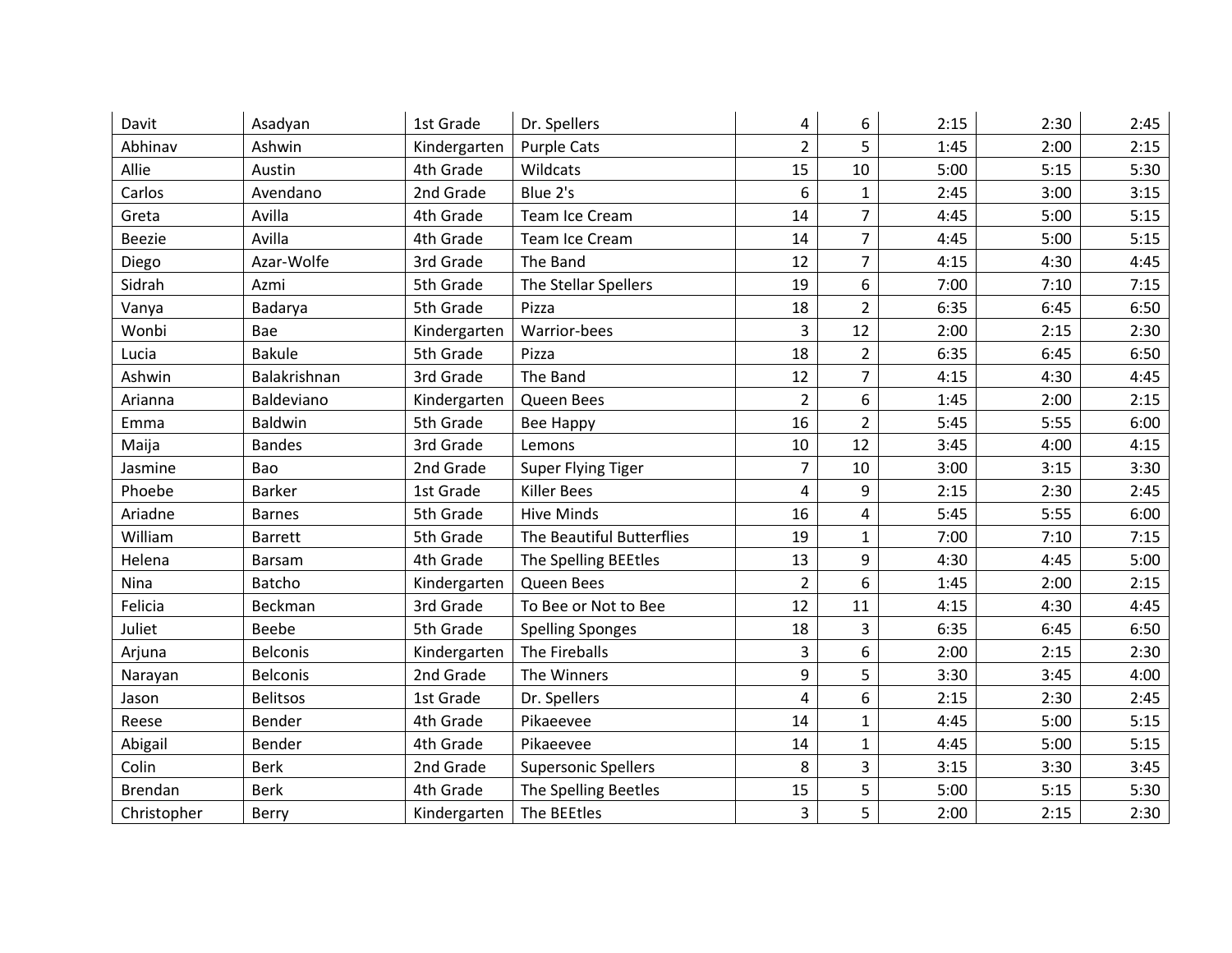| <b>Brandon</b>  | Berry              | 3rd Grade    | The 4 Little Fat Piggies | 12             | 6              | 4:15 | 4:30 | 4:45 |
|-----------------|--------------------|--------------|--------------------------|----------------|----------------|------|------|------|
| Hannah          | Berry              | 5th Grade    | Wi Spel Gud              | 19             | 9              | 7:00 | 7:10 | 7:15 |
| Evan            | <b>Berwick</b>     | 2nd Grade    | <b>Spelling Bros</b>     | $\overline{7}$ | 6              | 3:00 | 3:15 | 3:30 |
| Caleb           | <b>Berwick</b>     | 4th Grade    | The Imposters            | 14             | 10             | 4:45 | 5:00 | 5:15 |
| Maisha          | Bhuyan             | 4th Grade    | <b>Buzzers</b>           | 13             | 4              | 4:30 | 4:45 | 5:00 |
| Yiwen           | <b>Bilien</b>      | 2nd Grade    | Coral Reef Kids          | 6              | 4              | 2:45 | 3:00 | 3:15 |
| Nico            | Bitner             | 1st Grade    | The Beests               | 5              | $\overline{7}$ | 2:30 | 2:45 | 3:00 |
| Zack            | <b>Boas</b>        | 3rd Grade    | The 4 Little Fat Piggies | 12             | 6              | 4:15 | 4:30 | 4:45 |
| Joey            | <b>Bodkin</b>      | Kindergarten | <b>Honey Bees</b>        | $\mathbf{1}$   | 11             | 1:30 | 1:45 | 2:00 |
| Siena           | <b>Bollettino</b>  | 3rd Grade    | Fireballs                | 12             | 3              | 4:15 | 4:30 | 4:45 |
| Charitha        | Bommineni          | 5th Grade    | The Spelling Witches     | 19             | 5              | 7:00 | 7:10 | 7:15 |
| Paige           | Boomhower          | 1st Grade    | <b>Honey Cats</b>        | 4              | 8              | 2:15 | 2:30 | 2:45 |
| Faye            | Boomhower          | 1st Grade    | <b>Honey Cats</b>        | 4              | 8              | 2:15 | 2:30 | 2:45 |
| Drew            | <b>Boss</b>        | 5th Grade    | The Dreamers             | 18             | $\overline{7}$ | 6:35 | 6:45 | 6:50 |
| Vivi            | Boyle              | Kindergarten | Ninja Explorers          | $\overline{2}$ | 4              | 1:45 | 2:00 | 2:15 |
| Rallis          | Boyle              | 2nd Grade    | Da Champs                | 6              | 5              | 2:45 | 3:00 | 3:15 |
| Euan            | <b>Braithwaite</b> | 4th Grade    | The Word Wizards         | 15             | 8              | 5:00 | 5:15 | 5:30 |
| <b>Bruce</b>    | <b>Brightly</b>    | 2nd Grade    | Da Champs                | 6              | 5              | 2:45 | 3:00 | 3:15 |
| Grace           | Brodigan           | 4th Grade    | <b>BEEtles</b>           | 13             | 3              | 4:30 | 4:45 | 5:00 |
| Maddie          | <b>Brooks</b>      | 5th Grade    | <b>Hive Minds</b>        | 16             | 4              | 5:45 | 5:55 | 6:00 |
| Ellery          | Brown              | Kindergarten | "B" is for Ballerinas    | $\mathbf{1}$   | $\mathbf{1}$   | 1:30 | 1:45 | 2:00 |
| Winston         | Brown              | Kindergarten | <b>Tricky Dinosaurs</b>  | 3              | 10             | 2:00 | 2:15 | 2:30 |
| Anderson        | Brown              | 6th Grade    | The Spellers of Catan    | 20             | 8              | 7:25 | 7:35 | 7:40 |
| Flora           | <b>Bruno</b>       | Kindergarten | <b>Words Rock</b>        | 3              | 13             | 2:00 | 2:15 | 2:30 |
| Estelle         | <b>Bruno</b>       | 2nd Grade    | <b>Stellar Spellers</b>  | 8              | $\mathbf{1}$   | 3:15 | 3:30 | 3:45 |
| Lee             | <b>Buckler</b>     | 3rd Grade    | Wordles                  | 11             | $\overline{2}$ | 4:00 | 4:15 | 4:30 |
| Lucy            | <b>Busch</b>       | 1st Grade    | The Panda Unicorns       | 5              | 8              | 2:30 | 2:45 | 3:00 |
| Madeline        | <b>Busch</b>       | 4th Grade    | <b>Flower Spell</b>      | 13             | 8              | 4:30 | 4:45 | 5:00 |
| <b>Beatrice</b> | Cadigan            | 4th Grade    | Wildcats                 | 15             | 10             | 5:00 | 5:15 | 5:30 |
| Elaine          | Cai                | 1st Grade    | <b>Butler Buzzers</b>    | 4              | 3              | 2:15 | 2:30 | 2:45 |
| Iris            | Cai                | 2nd Grade    | The Winners              | 9              | 5              | 3:30 | 3:45 | 4:00 |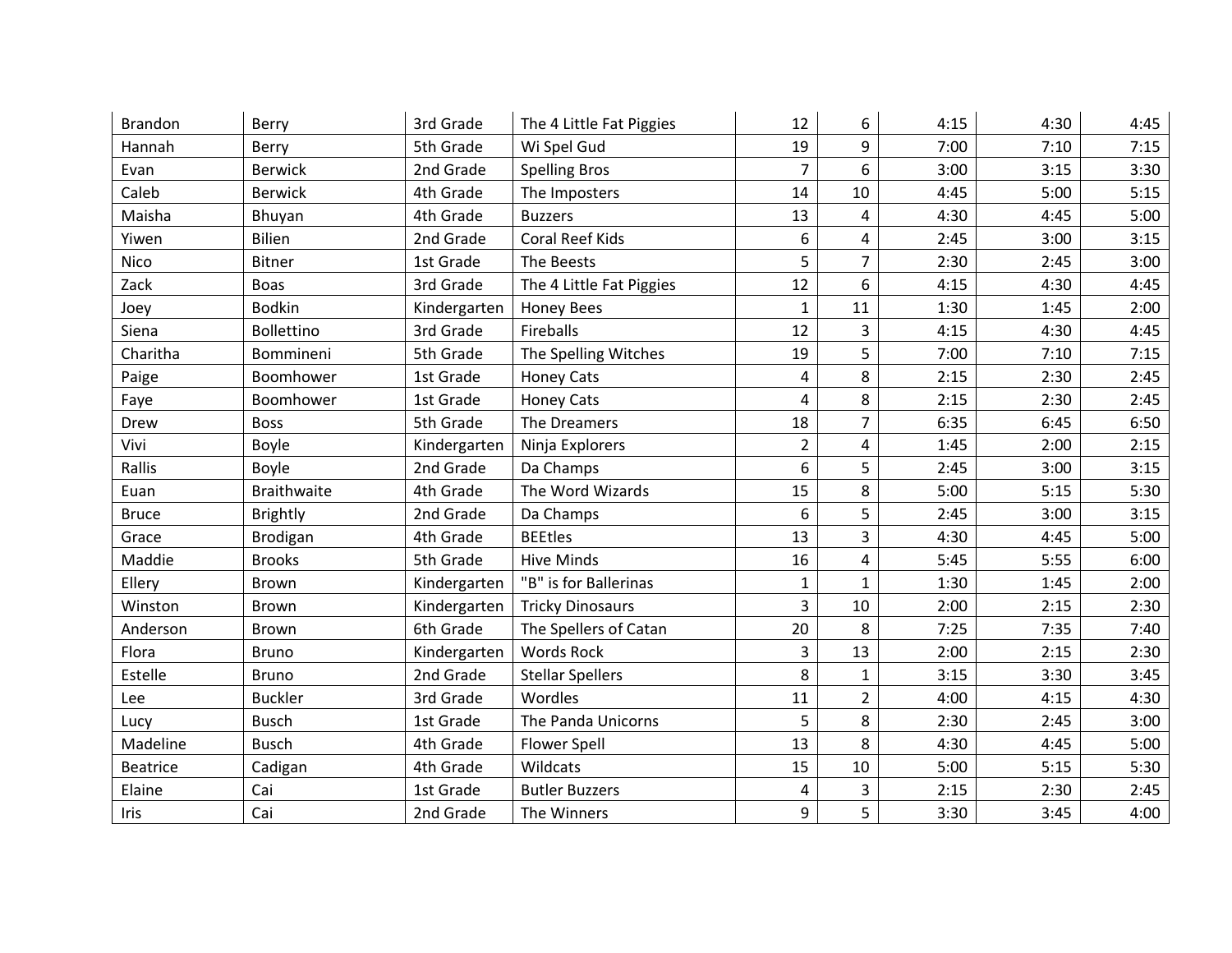| Abigail  | Cai              | 3rd Grade    | Eliminators                    | 10             | 6              | 3:45 | 4:00 | 4:15 |
|----------|------------------|--------------|--------------------------------|----------------|----------------|------|------|------|
| David    | Cai              | 5th Grade    | Double HD                      | 16             | 8              | 5:45 | 5:55 | 6:00 |
| Lainy    | Calise           | 3rd Grade    | Girl Power!                    | 10             | 8              | 3:45 | 4:00 | 4:15 |
| Sunny    | Cao              | 1st Grade    | Bee My Beeliever               | 4              | $\mathbf{1}$   | 2:15 | 2:30 | 2:45 |
| Alice    | Cao              | 3rd Grade    | <b>Spelltacular Scholars</b>   | 10             | 4              | 3:45 | 4:00 | 4:15 |
| Sophia   | Cao              | 3rd Grade    | Wordles                        | 11             | $\overline{2}$ | 4:00 | 4:15 | 4:30 |
| Emmelyn  | Carceo           | 2nd Grade    | The Great Girls                | 9              | $\mathbf{1}$   | 3:30 | 3:45 | 4:00 |
| Hudson   | Cardin           | 5th Grade    | Uno Reverse Cards              | 19             | 8              | 7:00 | 7:10 | 7:15 |
| Isabella | Carneiro         | 5th Grade    | Fab-BEE-lous                   | 17             | $\overline{2}$ | 6:10 | 6:20 | 6:25 |
| Lucy     | Castelli         | 3rd Grade    | <b>Buzzing Bees</b>            | 10             | 3              | 3:45 | 4:00 | 4:15 |
| Paola    | Castellotti      | 4th Grade    | Pikaeevee                      | 14             | $\mathbf{1}$   | 4:45 | 5:00 | 5:15 |
| Rena     | Chang            | 1st Grade    | <b>Honey Cats</b>              | 4              | 8              | 2:15 | 2:30 | 2:45 |
| Daniel   | Chang            | 3rd Grade    | <b>Newbees</b>                 | 11             | 3              | 4:00 | 4:15 | 4:30 |
| Norah    | Chang            | 4th Grade    | The Kit Cats                   | 15             | $\mathbf{1}$   | 5:00 | 5:15 | 5:30 |
| Sylvia   | Chatzinakou      | 1st Grade    | Buzzwords                      | 4              | 5              | 2:15 | 2:30 | 2:45 |
| Rubi     | Chen             | Kindergarten | <b>Spell Power</b>             | $\overline{2}$ | $\mathbf{1}$   | 1:45 | 2:00 | 2:15 |
| Virginia | Chen             | Kindergarten | LOVE                           | $\overline{2}$ | $\overline{2}$ | 1:45 | 2:00 | 2:15 |
| Anya     | Chen             | 1st Grade    | The Rising Stars               | 5              | 9              | 2:30 | 2:45 | 3:00 |
| Audrey   | Chen             | 1st Grade    | <b>Witches Spell</b>           | 5              | 11             | 2:30 | 2:45 | 3:00 |
| Dennis   | Chen             | 3rd Grade    | <b>Newbees</b>                 | 11             | 3              | 4:00 | 4:15 | 4:30 |
| Emily    | Chen             | 3rd Grade    | The Revengers                  | 12             | 8              | 4:15 | 4:30 | 4:45 |
| Alan     | Chen             | 3rd Grade    | Thunderbolts                   | 13             | $\mathbf{1}$   | 4:30 | 4:45 | 5:00 |
| James    | Chen             | 4th Grade    | The Hornets                    | 14             | 9              | 4:45 | 5:00 | 5:15 |
| Xinheng  | Chen             | 6th Grade    | Eat pizza                      | 16             | 9              | 5:45 | 5:55 | 6:00 |
| Aria     | Chen             | 5th Grade    | <b>Terrific Tigers</b>         | 18             | 6              | 6:35 | 6:45 | 6:50 |
| Saya     | Chhabria-Accardi | 3rd Grade    | Lemons                         | 10             | 12             | 3:45 | 4:00 | 4:15 |
| Ajay     | Chillakuru       | Kindergarten | Golden Ninjas                  | $\mathbf{1}$   | 10             | 1:30 | 1:45 | 2:00 |
| Vyom     | Chitnis          | Kindergarten | <b>Bee Gees</b>                | $\mathbf{1}$   | $\overline{2}$ | 1:30 | 1:45 | 2:00 |
| Logan    | Chiu             | 4th Grade    | Quad Squad                     | 14             | $\overline{2}$ | 4:45 | 5:00 | 5:15 |
| Hannah   | Cho              | Kindergarten | <b>Honey Bees</b>              | $\mathbf{1}$   | 11             | 1:30 | 1:45 | 2:00 |
| Leeann   | Chuang           |              | Kindergarten   Little Spellers | $\mathbf{1}$   | 12             | 1:30 | 1:45 | 2:00 |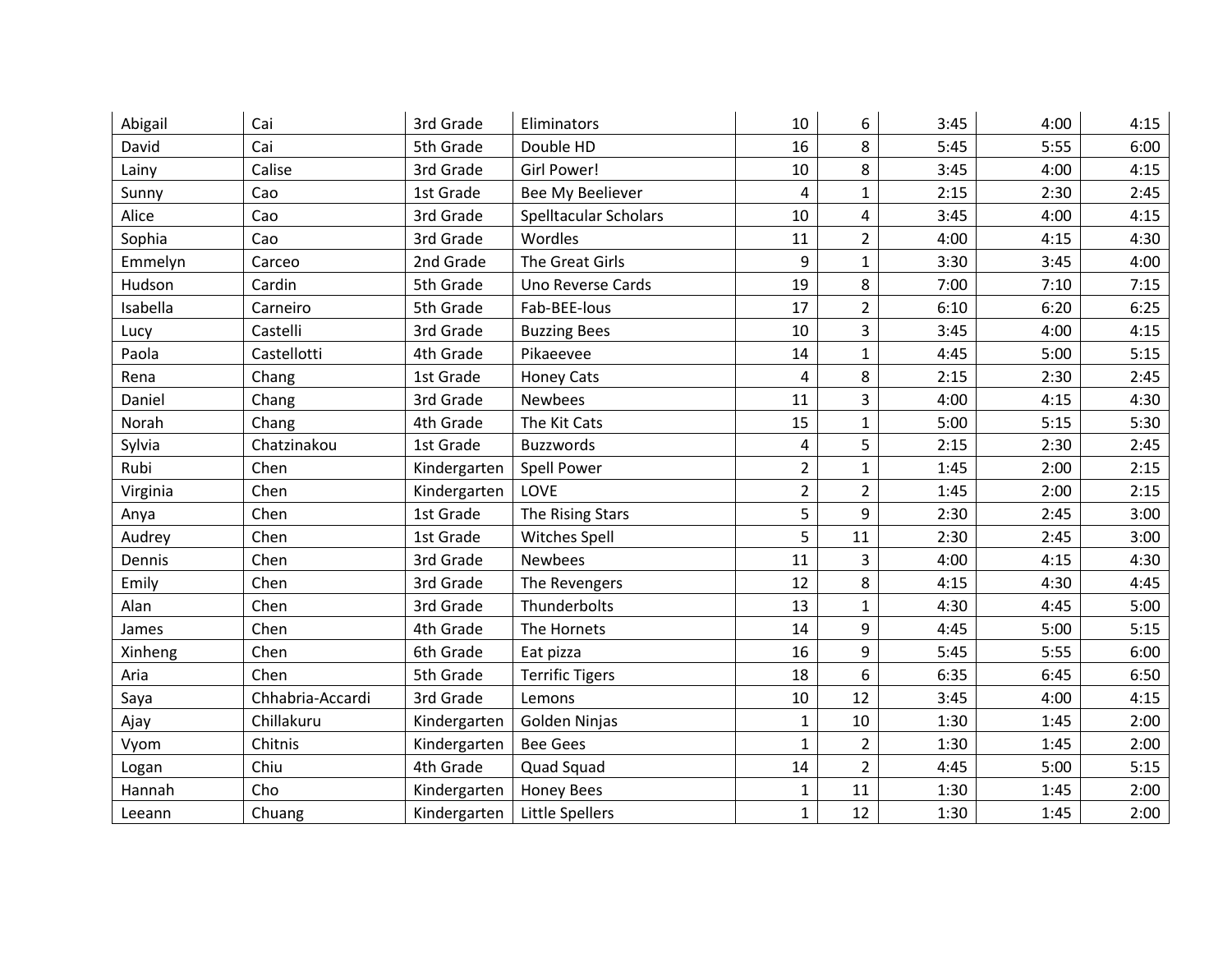| Renee         | Chung      | 4th Grade    | <b>Team Extreme</b>        | 14             | 6              | 4:45 | 5:00 | 5:15 |
|---------------|------------|--------------|----------------------------|----------------|----------------|------|------|------|
|               |            |              | Mischievous Bee            |                |                |      |      |      |
| Kaya          | Ciamarra   | 6th Grade    | Organization               | 17             | 4              | 6:10 | 6:20 | 6:25 |
| Lucy          | Cignarella | 1st Grade    | The Rising Stars           | 5              | 9              | 2:30 | 2:45 | 3:00 |
| Ryan          | Clark      | 5th Grade    | WordPlay                   | 20             | 1              | 7:25 | 7:35 | 7:40 |
| Henry         | Cohen      | 1st Grade    | <b>Butler Buzzers</b>      | 4              | 3              | 2:15 | 2:30 | 2:45 |
| Juliana       | Cohen      | 3rd Grade    | Rainbow Cats & Dogs        | 11             | $\overline{7}$ | 4:00 | 4:15 | 4:30 |
| Edith         | Cohen      | 3rd Grade    | <b>Special Spellers</b>    | 11             | 9              | 4:00 | 4:15 | 4:30 |
| Asher         | Cohen      | 5th Grade    | The Three Spelling Bees    | 19             | $\overline{7}$ | 7:00 | 7:10 | 7:15 |
| Nicky         | Colavito   | Kindergarten | The Hipbees                | $\overline{3}$ | $\overline{7}$ | 2:00 | 2:15 | 2:30 |
| Victoria      | Colavito   | Kindergarten | The Wellington Queen Bees  | 3              | 8              | 2:00 | 2:15 | 2:30 |
| Miranda       | Coldwell   | 5th Grade    | Yee-Haw                    | 20             | $\overline{2}$ | 7:25 | 7:35 | 7:40 |
| Dexter        | Colice     | 5th Grade    | <b>Spelling Beans</b>      | 17             | 8              | 6:10 | 6:20 | 6:25 |
| <b>Brogan</b> | Colleary   | Kindergarten | The BEEtles                | 3              | 5              | 2:00 | 2:15 | 2:30 |
| Maeve         | Colleary   | 2nd Grade    | The Queen Bees             | 9              | 3              | 3:30 | 3:45 | 4:00 |
| Oren          | Colleary   | 4th Grade    | The Wellington Stingers    | 15             | $\overline{7}$ | 5:00 | 5:15 | 5:30 |
| Elaina        | Collins    | 6th Grade    | Queen Bees                 | 16             | $\overline{7}$ | 5:45 | 5:55 | 6:00 |
| Ryan          | Connolly   | Kindergarten | <b>Thunder Hornets</b>     | 3              | 9              | 2:00 | 2:15 | 2:30 |
| Sam           | Connolly   | 2nd Grade    | The Better Bees            | 8              | 7              | 3:15 | 3:30 | 3:45 |
| Jocelyn       | Coradeschi | Kindergarten | <b>Sparkly Spellers</b>    | $\overline{2}$ | 12             | 1:45 | 2:00 | 2:15 |
| Jacqueline    | Coradeschi | 3rd Grade    | Pollinators                | 11             | 5              | 4:00 | 4:15 | 4:30 |
| Sebastian     | Core       | 1st Grade    | Dr. Spellers               | 4              | 6              | 2:15 | 2:30 | 2:45 |
| Caleb         | Core       | 3rd Grade    | Hufflepuffs                | 10             | 10             | 3:45 | 4:00 | 4:15 |
| Julia         | Cornelius  | Kindergarten | <b>Shining Stars</b>       | $\overline{2}$ | 11             | 1:45 | 2:00 | 2:15 |
| Abigail       | Cornelius  | 3rd Grade    | <b>Buzzing Bees</b>        | 10             | 3              | 3:45 | 4:00 | 4:15 |
| Vladimir      | Coulibaly  | Kindergarten | <b>Bee Gees</b>            | $\mathbf{1}$   | $\overline{2}$ | 1:30 | 1:45 | 2:00 |
| Mimi          | Cradick    | 6th Grade    | Lambs                      | 20             | 5              | 7:25 | 7:35 | 7:40 |
| Elise         | Creedon    | 1st Grade    | Ms Judge's 4               | 4              | 11             | 2:15 | 2:30 | 2:45 |
| Connor        | Creedon    | 2nd Grade    | <b>Supersonic Spellers</b> | 8              | 3              | 3:15 | 3:30 | 3:45 |
| Devaney       | Cronican   | 4th Grade    | <b>BEEtles</b>             | 13             | 3              | 4:30 | 4:45 | 5:00 |
| Anna          | Cui        | Kindergarten | <b>DINO</b>                | $\overline{3}$ | $\overline{2}$ | 2:00 | 2:15 | 2:30 |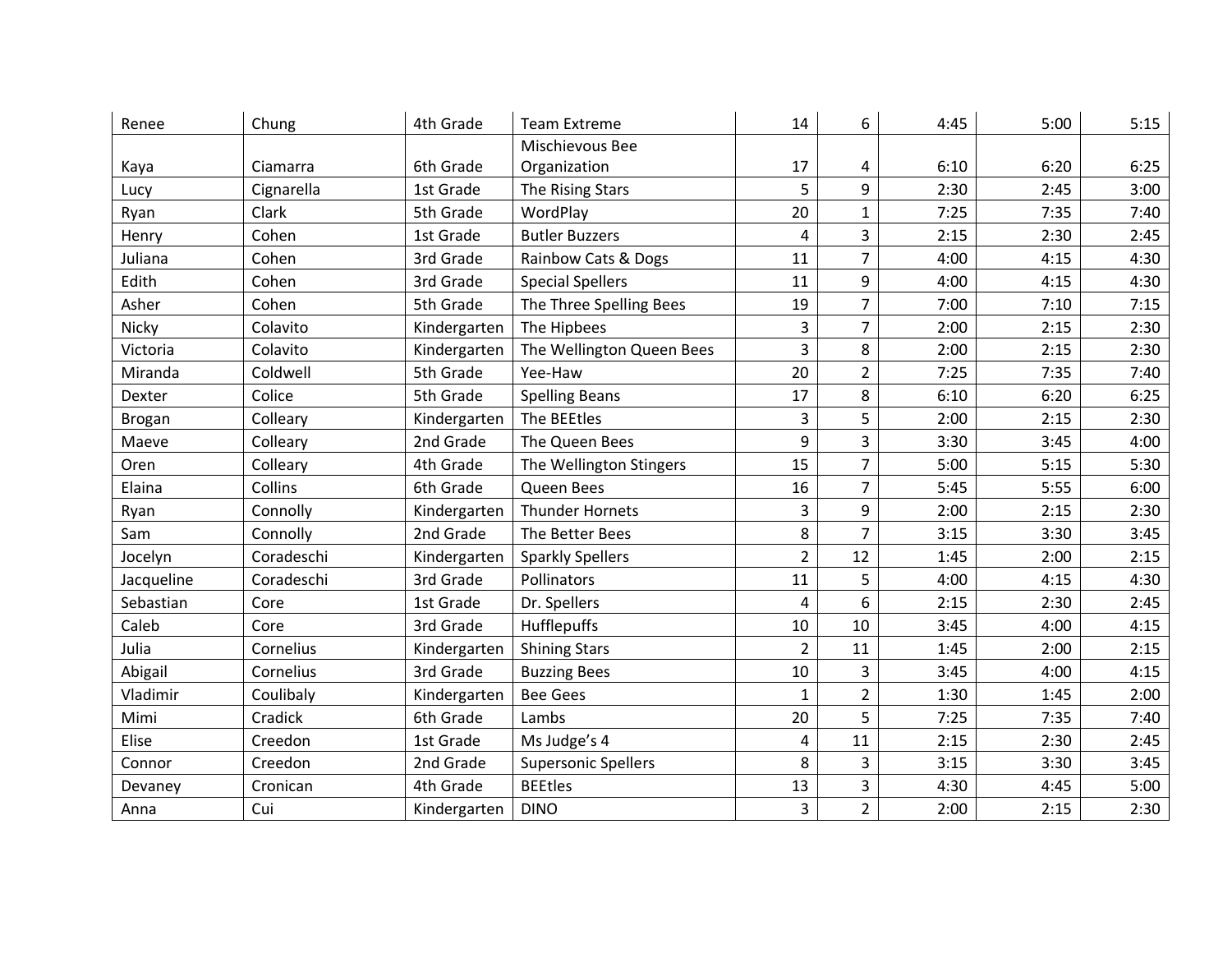| Kai             | Cui           | 1st Grade    | Bee My Beeliever          | 4              | $\mathbf{1}$   | 2:15 | 2:30 | 2:45 |
|-----------------|---------------|--------------|---------------------------|----------------|----------------|------|------|------|
| Angela          | Cui           | 4th Grade    | <b>Golden Tigers</b>      | 15             | 6              | 5:00 | 5:15 | 5:30 |
| Grace           | Cummings      | 2nd Grade    | The Great Girls           | 9              | $\mathbf{1}$   | 3:30 | 3:45 | 4:00 |
| Maggie          | Cummings      | 3rd Grade    | <b>Stellar Spellers</b>   | 12             | 5              | 4:15 | 4:30 | 4:45 |
| Izzy            | Damian        | 2nd Grade    | Ice Girls                 | 6              | 8              | 2:45 | 3:00 | 3:15 |
| Julia           | Danahy        | 4th Grade    | Wildcats                  | 15             | 10             | 5:00 | 5:15 | 5:30 |
| Penny           | Darling       | Kindergarten | "B" is for Ballerinas     | $\mathbf{1}$   | $\mathbf{1}$   | 1:30 | 1:45 | 2:00 |
| Athena          | Davis         | 2nd Grade    | Queen Bees                | 7              | $\mathbf{1}$   | 3:00 | 3:15 | 3:30 |
| Zora            | Davis         | 4th Grade    | No Brainerz               | 13             | 10             | 4:30 | 4:45 | 5:00 |
| Isabel          | DeChristopher | Kindergarten | <b>Shining Stars</b>      | $\overline{2}$ | 11             | 1:45 | 2:00 | 2:15 |
| Emma            | Delaney       | 4th Grade    | <b>BEEtles</b>            | 13             | 3              | 4:30 | 4:45 | 5:00 |
| Emily           | Denker        | Kindergarten | The Wellington Queen Bees | 3              | 8              | 2:00 | 2:15 | 2:30 |
| Henry           | Denker        | 2nd Grade    | <b>Spelling Stars</b>     | $\overline{7}$ | 9              | 3:00 | 3:15 | 3:30 |
| Owen            | Denning       | 1st Grade    | Spelligators              | 5              | 3              | 2:30 | 2:45 | 3:00 |
| Ryan            | Denning       | 4th Grade    | The Ninja Bees            | 15             | $\overline{2}$ | 5:00 | 5:15 | 5:30 |
| Asha            | Dilawari      | 1st Grade    | The Bee-lievers           | 5              | 6              | 2:30 | 2:45 | 3:00 |
| Nayan           | Dilawari      | 4th Grade    | The Ninja Bees            | 15             | $\overline{2}$ | 5:00 | 5:15 | 5:30 |
| Adrian          | DiMarco       | Kindergarten | <b>Purple Cats</b>        | $\overline{2}$ | 5              | 1:45 | 2:00 | 2:15 |
| Gruia           | Dinca         | 3rd Grade    | The Revengers             | 12             | 8              | 4:15 | 4:30 | 4:45 |
| Luna            | Ding          | Kindergarten | <b>DINO</b>               | 3              | $\overline{2}$ | 2:00 | 2:15 | 2:30 |
| Yiman           | Ding          | 3rd Grade    | Eliminators               | 10             | 6              | 3:45 | 4:00 | 4:15 |
| <b>Nicholas</b> | Djanikian     | 5th Grade    | <b>Spelling Beans</b>     | 17             | 8              | 6:10 | 6:20 | 6:25 |
| Pascal          | Dodd Tessier  | Kindergarten | The Pirate Team           | 1              | 7              | 1:30 | 1:45 | 2:00 |
| Zoe             | Dodd Tessier  | 2nd Grade    | The Brain Team            | 8              | 9              | 3:15 | 3:30 | 3:45 |
| Lily            | Dohanian      | Kindergarten | Little Spellers           | $\mathbf{1}$   | 12             | 1:30 | 1:45 | 2:00 |
| Markus          | Dorenbos      | 3rd Grade    | The 4 Little Fat Piggies  | 12             | 6              | 4:15 | 4:30 | 4:45 |
| Wolfgang        | Driver        | Kindergarten | <b>Sherry Driver</b>      | $\overline{2}$ | 10             | 1:45 | 2:00 | 2:15 |
| Wallis          | <b>Driver</b> | 1st Grade    | <b>Buzzwords</b>          | 4              | 5              | 2:15 | 2:30 | 2:45 |
| Emily           | Du            | 3rd Grade    | <b>Intelligent Bees</b>   | 10             | 11             | 3:45 | 4:00 | 4:15 |
| Chiara          | Elia          | 2nd Grade    | Ice Girls                 | 6              | 8              | 2:45 | 3:00 | 3:15 |
| Liliana         | Elia          | 3rd Grade    | <b>Special Spellers</b>   | 11             | 9              | 4:00 | 4:15 | 4:30 |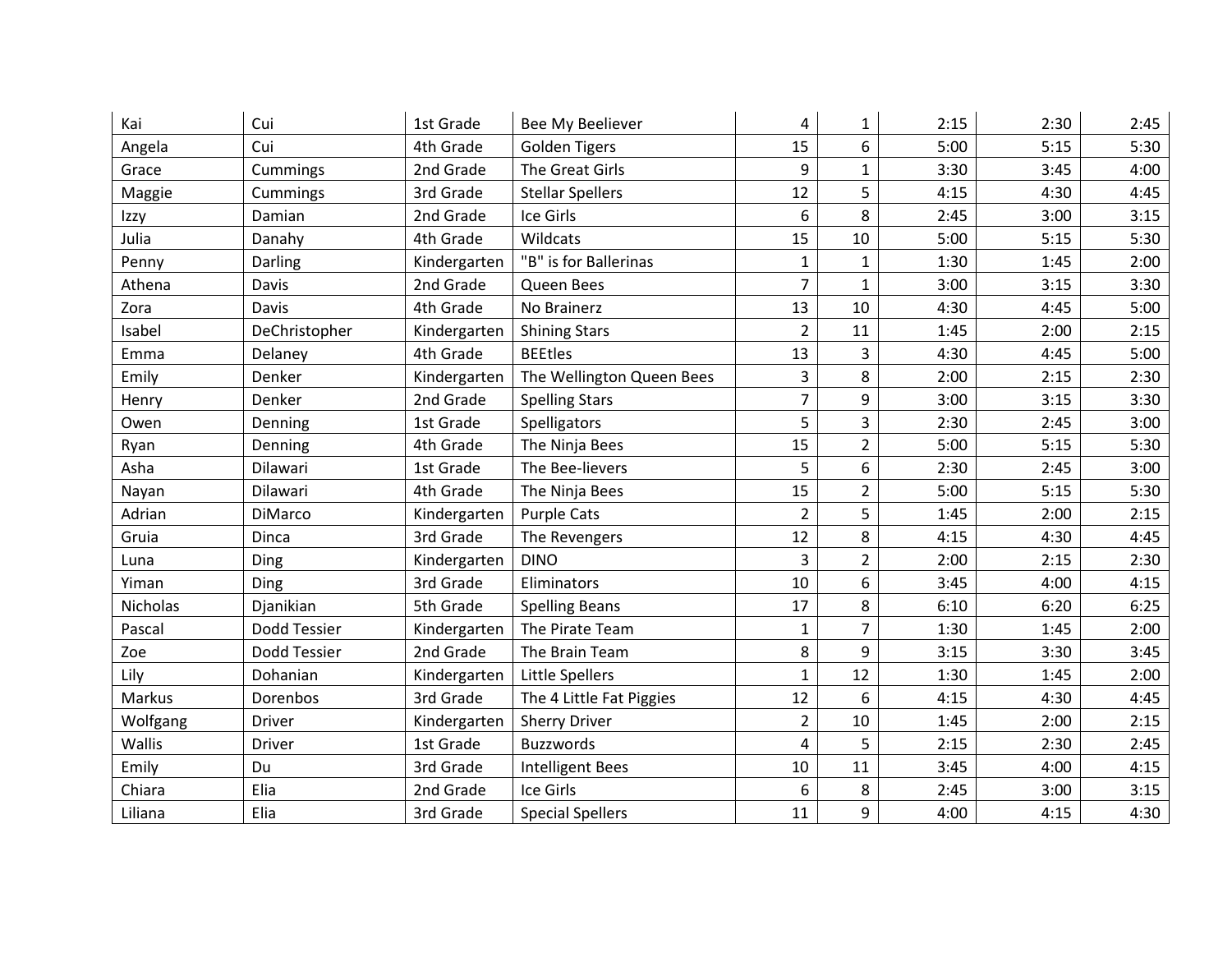| Avery     | Elias         | 3rd Grade    | <b>Stellar Spellers</b>           | 12                      | 5                       | 4:15 | 4:30 | 4:45 |
|-----------|---------------|--------------|-----------------------------------|-------------------------|-------------------------|------|------|------|
| Maria     | Escalante     | 6th Grade    | <b>BananaBees</b>                 | 20                      | 3                       | 7:25 | 7:35 | 7:40 |
| Milo      | Eskin         | 3rd Grade    | Dragon Claws                      | 10                      | 5                       | 3:45 | 4:00 | 4:15 |
| Amalia    | Espada        | 4th Grade    | The Spell Girls                   | 15                      | 4                       | 5:00 | 5:15 | 5:30 |
| Eva       | Espada        | 4th Grade    | The Spell Girls                   | 15                      | 4                       | 5:00 | 5:15 | 5:30 |
| Timmy     | Etkind        | 3rd Grade    | <b>Coffee Stealing Cats</b>       | 12                      | $\mathbf{1}$            | 4:15 | 4:30 | 4:45 |
| Corey     | Etkind        | 5th Grade    | <b>BEEyond BEElief</b>            | 18                      | $\mathbf{1}$            | 6:35 | 6:45 | 6:50 |
| Catherine | Fabrizio      | Kindergarten | <b>Buzz Words</b>                 | 1                       | 5                       | 1:30 | 1:45 | 2:00 |
| Colin     | Fagan         | Kindergarten | Little Stingers                   | 3                       | $\mathbf{1}$            | 2:00 | 2:15 | 2:30 |
| Ryan      | Fagan         | 4th Grade    | <b>Sporty Spellers</b>            | 14                      | 4                       | 4:45 | 5:00 | 5:15 |
| Olivia    | Fang          | 1st Grade    | <b>Busy Bee</b>                   | 4                       | $\overline{2}$          | 2:15 | 2:30 | 2:45 |
|           |               |              | Mischievous Bee                   |                         |                         |      |      |      |
| Janna     | Feinberg      | 6th Grade    | Organization                      | 17                      | 4                       | 6:10 | 6:20 | 6:25 |
| Sammy     | Felton        | Kindergarten | Queen Bees                        | $\overline{2}$          | 6                       | 1:45 | 2:00 | 2:15 |
| Colin     | Femino        | Kindergarten | The Hipbees                       | 3                       | $\overline{7}$          | 2:00 | 2:15 | 2:30 |
| Charlotte | Femino        | 2nd Grade    | <b>Spelling Stars</b>             | $\overline{7}$          | 9                       | 3:00 | 3:15 | 3:30 |
| Anabel    | Fernandez     | 1st Grade    | <b>Spelling BNB</b>               | 5                       | 4                       | 2:30 | 2:45 | 3:00 |
| Kennedy   | Ferris        | 1st Grade    | Ms Judge's 4                      | $\overline{\mathbf{4}}$ | 11                      | 2:15 | 2:30 | 2:45 |
| Josephine | Field         | 4th Grade    | Wildcats                          | 15                      | 10                      | 5:00 | 5:15 | 5:30 |
| Ike       | Fink          | Kindergarten | <b>Honey Bees</b>                 | $\mathbf{1}$            | 11                      | 1:30 | 1:45 | 2:00 |
| Brooklyn  | Fleming       | 2nd Grade    | Pro Spellers                      | 6                       | 11                      | 2:45 | 3:00 | 3:15 |
| Funmilayo | Folorunso     | 4th Grade    | <b>Buzzers</b>                    | 13                      | $\overline{\mathbf{4}}$ | 4:30 | 4:45 | 5:00 |
| Mary      | Folorunso     | 6th Grade    | Queen Bees                        | 16                      | $\overline{7}$          | 5:45 | 5:55 | 6:00 |
| Andreana  | Fotis         | 2nd Grade    | <b>Spelling Cats</b>              | $\overline{7}$          | $\overline{7}$          | 3:00 | 3:15 | 3:30 |
| Fiona     | Foudi         | 1st Grade    | Killer bees                       | $\overline{\mathbf{4}}$ | 9                       | 2:15 | 2:30 | 2:45 |
| Jaysson   | Francois      | Kindergarten | Golden Ninjas                     | $\mathbf{1}$            | 10                      | 1:30 | 1:45 | 2:00 |
| Brynn     | Franklin      | 6th Grade    | Lambs                             | 20                      | 5                       | 7:25 | 7:35 | 7:40 |
| Sadie     | Fricker-Krull | 3rd Grade    | SSASSA                            | 10                      | $\overline{7}$          | 3:45 | 4:00 | 4:15 |
| Sadie     | Friedman      | 2nd Grade    | The Queen Bees                    | 9                       | 3                       | 3:30 | 3:45 | 4:00 |
| Audrey    | Fuentes       | 1st Grade    | <b>Red Hawks</b>                  | 5                       | $\mathbf{1}$            | 2:30 | 2:45 | 3:00 |
| Vaughn    | Fuller        | 2nd Grade    | <b>Bubbly Butler Spellers (B)</b> | 6                       | $\overline{3}$          | 2:45 | 3:00 | 3:15 |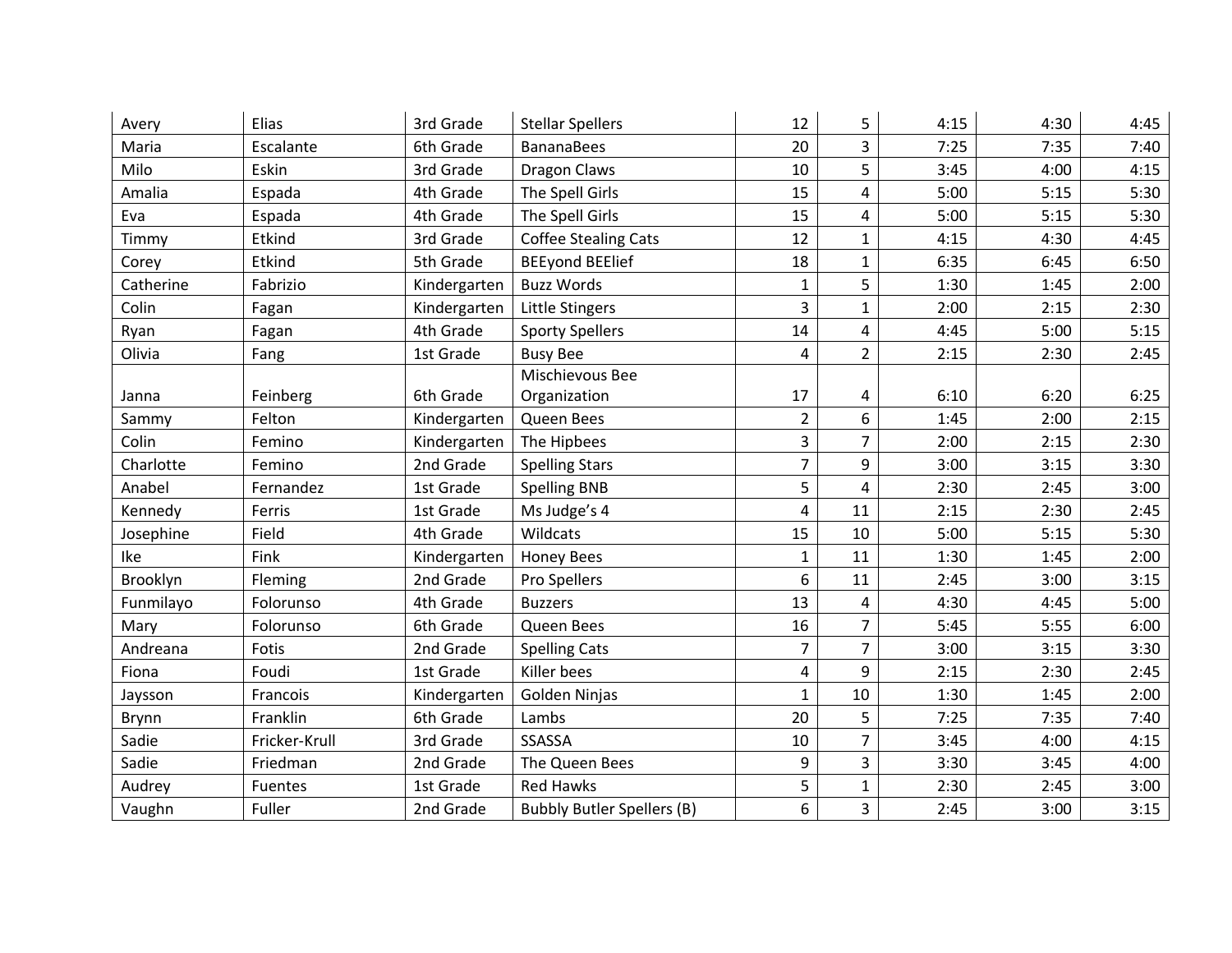| Joaquim  | Galarneau | 4th Grade    | The Wellington Stingers     | 15             | 7              | 5:00 | 5:15 | 5:30 |
|----------|-----------|--------------|-----------------------------|----------------|----------------|------|------|------|
| Owen     | Gallagher | 2nd Grade    | <b>Supersonic Spellers</b>  | 8              | 3              | 3:15 | 3:30 | 3:45 |
| Vincent  | Gan       | 2nd Grade    | ELV                         | 6              | 6              | 2:45 | 3:00 | 3:15 |
| Rishika  | Garg      | 6th Grade    | The Fierce Falcons          | 20             | $\overline{7}$ | 7:25 | 7:35 | 7:40 |
| Isabelle | Garita    | Kindergarten | Clownfishes                 | $\mathbf{1}$   | 6              | 1:30 | 1:45 | 2:00 |
| Jack     | Garver    | Kindergarten | Clownfishes                 | 1              | 6              | 1:30 | 1:45 | 2:00 |
| Alice    | Gault     | 2nd Grade    | Team Friendship             | 8              | 4              | 3:15 | 3:30 | 3:45 |
| Kate     | Ge        | 3rd Grade    | The Revengers               | 12             | 8              | 4:15 | 4:30 | 4:45 |
| Mia      | Geller    | 3rd Grade    | To Bee or Not to Bee        | 12             | 11             | 4:15 | 4:30 | 4:45 |
| Agam     | Getz      | 4th Grade    | The Beeters                 | 14             | 8              | 4:45 | 5:00 | 5:15 |
| Steven   | Gharios   | 4th Grade    | The Spelling Beetles        | 15             | 5              | 5:00 | 5:15 | 5:30 |
| Ani      | Ghonyan   | 6th Grade    | Cheeky Children             | 20             | 4              | 7:25 | 7:35 | 7:40 |
| Grant    | Giorgetti | Kindergarten | Rock and Roll Red Birds     | $\overline{2}$ | 9              | 1:45 | 2:00 | 2:15 |
| Sophie   | Giroux    | 5th Grade    | Bee Happy                   | 16             | $\overline{2}$ | 5:45 | 5:55 | 6:00 |
| Micah    | Gluck     | 4th Grade    | <b>Super Spellers</b>       | 14             | 5              | 4:45 | 5:00 | 5:15 |
| Peiwen   | Gong      | 3rd Grade    | Eliminators                 | 10             | 6              | 3:45 | 4:00 | 4:15 |
| Ellie    | Goodrich  | 1st Grade    | <b>Sassy Girls</b>          | 5              | $\overline{2}$ | 2:30 | 2:45 | 3:00 |
| Saffron  | Gotsch    | 2nd Grade    | <b>Hive Rockers</b>         | 6              | $\overline{7}$ | 2:45 | 3:00 | 3:15 |
| Ava      | Gourley   | 5th Grade    | Sus Orange Bees             | 18             | 5              | 6:35 | 6:45 | 6:50 |
| Owen     | Gouzoules | Kindergarten | The BEEtles                 | 3              | 5              | 2:00 | 2:15 | 2:30 |
| Jack     | Gouzoules | 3rd Grade    | <b>Coffee Stealing Cats</b> | 12             | $\mathbf{1}$   | 4:15 | 4:30 | 4:45 |
| Sam      | Green     | 1st Grade    | <b>Word Wrestlers</b>       | 5              | 12             | 2:30 | 2:45 | 3:00 |
| Stella   | Green     | 4th Grade    | Team Ice Cream              | 14             | 7              | 4:45 | 5:00 | 5:15 |
| Maria    | Gross     | 3rd Grade    | <b>Beelievers</b>           | 10             | $\overline{2}$ | 3:45 | 4:00 | 4:15 |
| Sarah    | Gu        | 4th Grade    | <b>Golden Tigers</b>        | 15             | 6              | 5:00 | 5:15 | 5:30 |
| Elena    | Guentert  | Kindergarten | Clownfishes                 | $\mathbf{1}$   | 6              | 1:30 | 1:45 | 2:00 |
| Lara     | Guentert  | 5th Grade    | Wi Spel Gud                 | 19             | 9              | 7:00 | 7:10 | 7:15 |
| Eashan   | Gurram    | 2nd Grade    | <b>Team LEE</b>             | 8              | 5              | 3:15 | 3:30 | 3:45 |
| Peter    | Guzelian  | 5th Grade    | Highway to Spell            | 17             | 3              | 6:10 | 6:20 | 6:25 |
| Magnus   | Haarbusch | 4th Grade    | <b>Super Spellers</b>       | 14             | 5              | 4:45 | 5:00 | 5:15 |
| Michael  | Haley     | Kindergarten | Thunder Hornets             | $\overline{3}$ | 9              | 2:00 | 2:15 | 2:30 |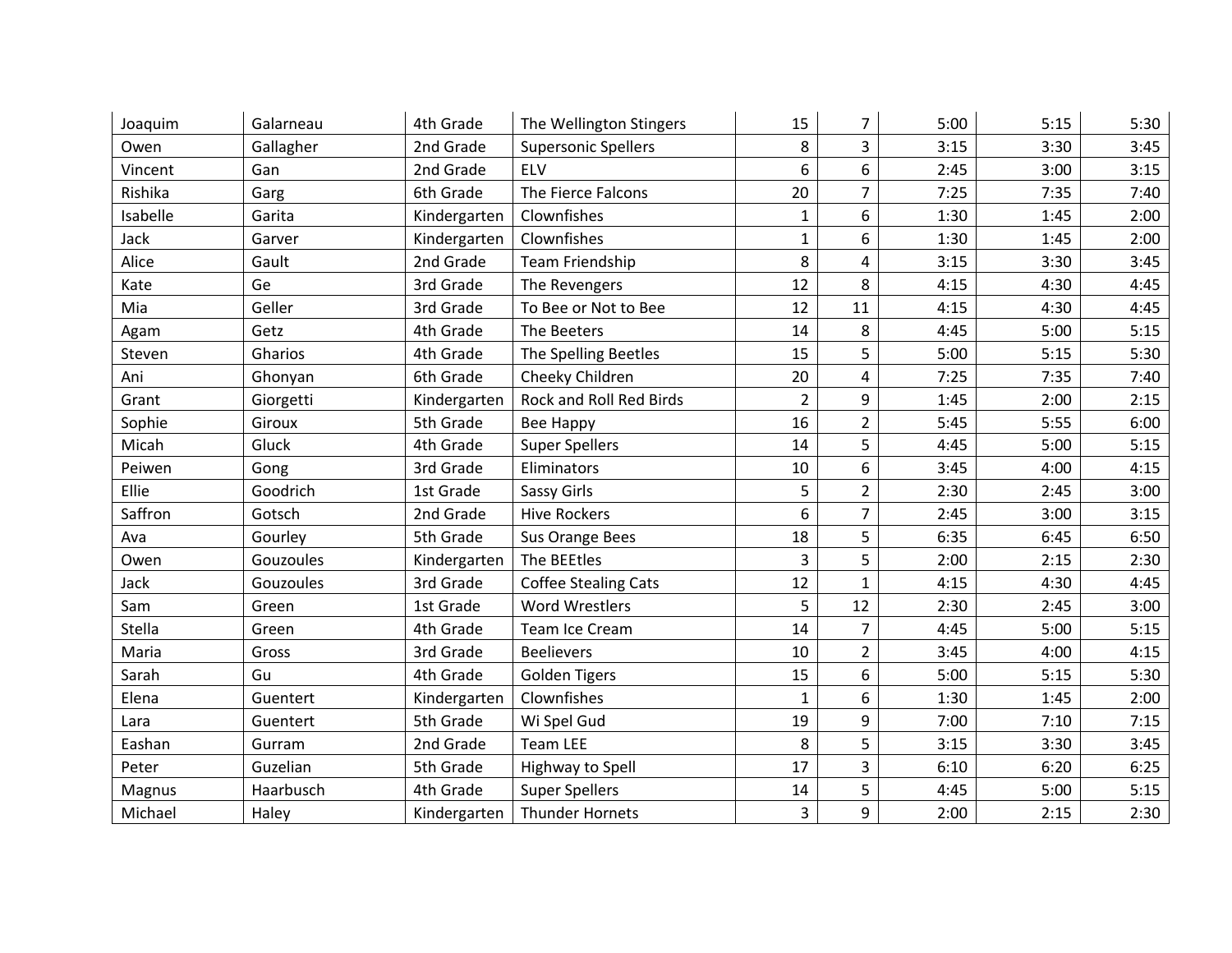| Brynn          | Halloran        | 2nd Grade    | Queen Bees                        | 7              | 1              | 3:00 | 3:15 | 3:30 |
|----------------|-----------------|--------------|-----------------------------------|----------------|----------------|------|------|------|
| <b>Brendan</b> | Halvey          | 2nd Grade    | <b>Bubbly Butler Spellers (A)</b> | 6              | $\overline{2}$ | 2:45 | 3:00 | 3:15 |
| Jihoo          | Han             | Kindergarten | <b>Warrior Spellers</b>           | 3              | 11             | 2:00 | 2:15 | 2:30 |
| John           | Han             | 2nd Grade    | <b>Bubbly Butler Spellers (A)</b> | 6              | $\overline{2}$ | 2:45 | 3:00 | 3:15 |
| Angelina       | Han             | 4th Grade    | The Kit Cats                      | 15             | $\mathbf{1}$   | 5:00 | 5:15 | 5:30 |
| Elizabeth      | Han             | 4th Grade    | <b>Golden Tigers</b>              | 15             | 6              | 5:00 | 5:15 | 5:30 |
| Emilia         | Hawko           | Kindergarten | <b>Sparkly Spellers</b>           | $\overline{2}$ | 12             | 1:45 | 2:00 | 2:15 |
| Lucy           | Hawko           | 2nd Grade    | <b>Stellar Spellers</b>           | 8              | $\mathbf{1}$   | 3:15 | 3:30 | 3:45 |
| Alex           | He              | 2nd Grade    | Ski Bees                          | $\overline{7}$ | 4              | 3:00 | 3:15 | 3:30 |
| Margot         | Heaney          | Kindergarten | Words Rock                        | 3              | 13             | 2:00 | 2:15 | 2:30 |
| Piper          | Heaney          | 2nd Grade    | The Friendship Team               | 8              | 10             | 3:15 | 3:30 | 3:45 |
| Elyse          | Heller-Baptista | Kindergarten | <b>Tricky Dinosaurs</b>           | 3              | 10             | 2:00 | 2:15 | 2:30 |
| Henry          | Hemond          | 2nd Grade    | Sonic Forces                      | $\overline{7}$ | 5              | 3:00 | 3:15 | 3:30 |
| William        | Hemrajani       | 2nd Grade    | Sonic Forces                      | $\overline{7}$ | 5              | 3:00 | 3:15 | 3:30 |
| John           | Hendrickson     | 5th Grade    | <b>NAPOLEONICS</b>                | 17             | 7              | 6:10 | 6:20 | 6:25 |
| Scarlett       | Hendriks        | 1st Grade    | The Bee-lievers                   | 5              | 6              | 2:30 | 2:45 | 3:00 |
| Elyse          | Hendriks        | 4th Grade    | <b>Buzztastic Gymnasts</b>        | 13             | 5              | 4:30 | 4:45 | 5:00 |
| Zoë            | Henn            | 5th Grade    | The Blonde Bees                   | 18             | 8              | 6:35 | 6:45 | 6:50 |
| Hella          | Hering          | 5th Grade    | <b>BEEyond BEElief</b>            | 18             | $\mathbf{1}$   | 6:35 | 6:45 | 6:50 |
| <b>Brooke</b>  | Heuisler        | 3rd Grade    | Girl Power!                       | 10             | 8              | 3:45 | 4:00 | 4:15 |
| Theo           | Hinchliffe      | 5th Grade    | <b>Extra Sus</b>                  | 17             | $\mathbf{1}$   | 6:10 | 6:20 | 6:25 |
| Eden           | Hinchliffe      | 2nd Grade    | The Friendship Team               | 8              | 10             | 3:15 | 3:30 | 3:45 |
| Hanako         | Hird            | 1st Grade    | Santa Science                     | 4              | 12             | 2:15 | 2:30 | 2:45 |
| Kenji          | Hird            | 5th Grade    | The K's                           | 19             | $\overline{2}$ | 7:00 | 7:10 | 7:15 |
|                |                 |              | Mrs. Sullivan's Stellar           |                |                |      |      |      |
| Eddie          | Hiserman        | Kindergarten | Spellers                          | $\overline{2}$ | 3              | 1:45 | 2:00 | 2:15 |
| Hannah         | Hoffman         | 4th Grade    | <b>Super Spellers</b>             | 14             | 5              | 4:45 | 5:00 | 5:15 |
| Amita          | Hoffman         | 5th Grade    | Fab-BEE-lous                      | 17             | $\overline{2}$ | 6:10 | 6:20 | 6:25 |
| Evelyn         | Horne           | 3rd Grade    | Starlight girls                   | 12             | 4              | 4:15 | 4:30 | 4:45 |
| Claire         | Hou             | Kindergarten | Rainbow Icecream Popsicle         | $\overline{2}$ | 8              | 1:45 | 2:00 | 2:15 |
| Alexander      | Hou             | 3rd Grade    | Thunderbolts                      | 13             | $\mathbf{1}$   | 4:30 | 4:45 | 5:00 |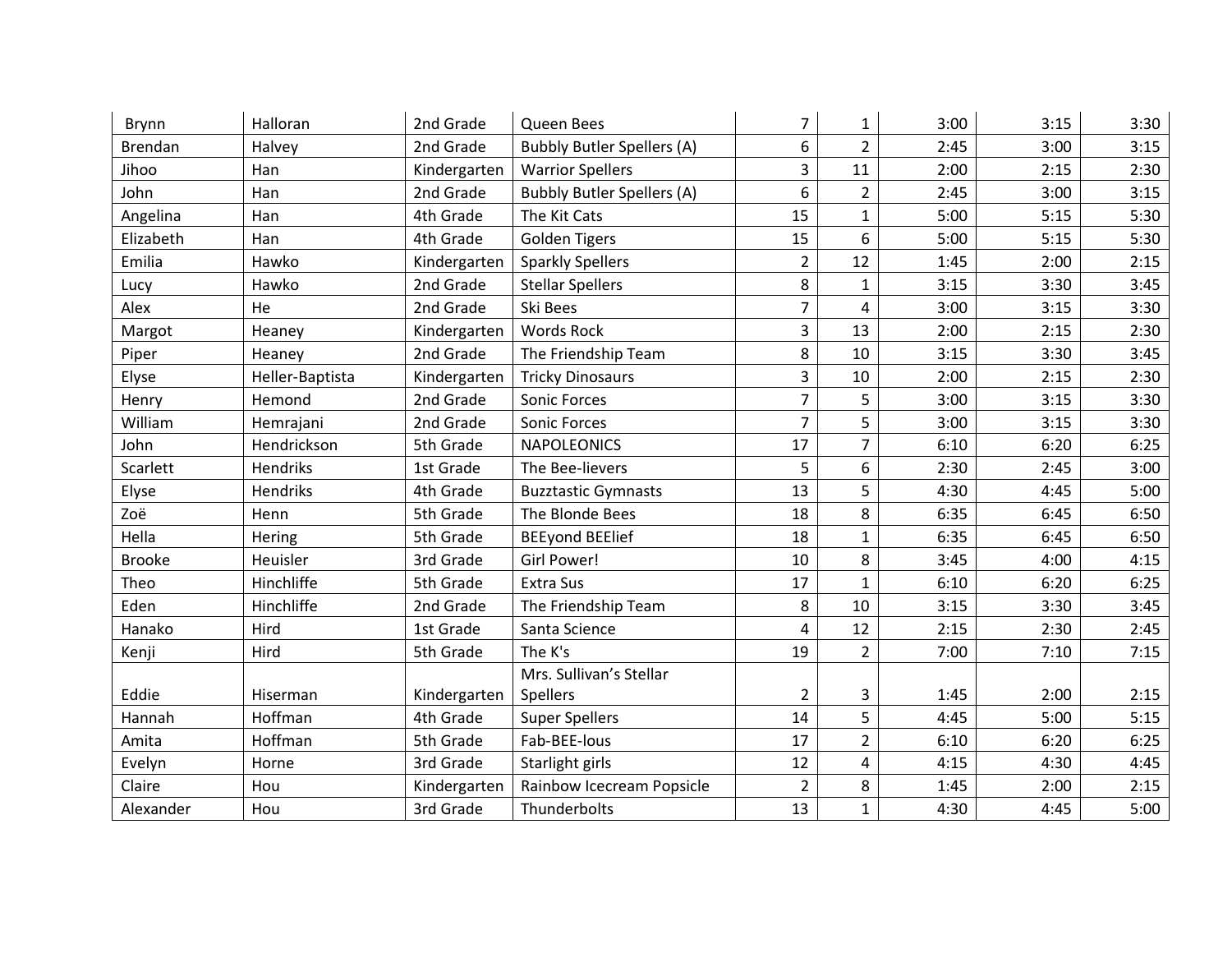| Noah      | Hsiao             | 3rd Grade    | Dragon Claws                      | 10           | 5              | 3:45 | 4:00 | 4:15 |
|-----------|-------------------|--------------|-----------------------------------|--------------|----------------|------|------|------|
| Kimberly  | Hsu               | 5th Grade    | Yee-Haw                           | 20           | $\overline{2}$ | 7:25 | 7:35 | 7:40 |
| Michael   | Hu                | 2nd Grade    | <b>Hive Rockers</b>               | 6            | $\overline{7}$ | 2:45 | 3:00 | 3:15 |
| Jason     | Huang             | 2nd Grade    | <b>Bubbly Butler Spellers (A)</b> | 6            | $\overline{2}$ | 2:45 | 3:00 | 3:15 |
| Joyce     | Huang             | 2nd Grade    | Wolfie                            | 9            | 9              | 3:30 | 3:45 | 4:00 |
| Hana      | Huang             | 3rd Grade    | Pollinators                       | 11           | 5              | 4:00 | 4:15 | 4:30 |
| Samantha  | Huang             | 6th Grade    | <b>Silver Wolves</b>              | 20           | 6              | 7:25 | 7:35 | 7:40 |
| Raymond   | <b>Huang Guan</b> | 2nd Grade    | The Blue Plants                   | 8            | 8              | 3:15 | 3:30 | 3:45 |
| Roland    | Huang-Galaznik    | 3rd Grade    | <b>Wicked Wise Wasps</b>          | 12           | 12             | 4:15 | 4:30 | 4:45 |
| Raymond   | Huang-Galaznik    | 3rd Grade    | <b>Wicked Wise Wasps</b>          | 12           | 12             | 4:15 | 4:30 | 4:45 |
| Sophie    | Huang-Galaznik    | 6th Grade    | The Fierce Falcons                | 20           | $\overline{7}$ | 7:25 | 7:35 | 7:40 |
| Jacy      | Hurley            | 5th Grade    | Eat pizza                         | 16           | 9              | 5:45 | 5:55 | 6:00 |
| Eva       | Hurley-Flanagan   | 3rd Grade    | <b>Wicked Wise Wasps</b>          | 12           | 12             | 4:15 | 4:30 | 4:45 |
| Marco     | lanelli           | 2nd Grade    | <b>Triple Play</b>                | 9            | 6              | 3:30 | 3:45 | 4:00 |
| Ben       | lanelli           | 4th Grade    | Saints                            | 13           | 11             | 4:30 | 4:45 | 5:00 |
| Elise     | Irion             | 6th Grade    | <b>Bananabees</b>                 | 20           | 3              | 7:25 | 7:35 | 7:40 |
| Tessa     | Irion             | 6th Grade    | <b>Bananabees</b>                 | 20           | 3              | 7:25 | 7:35 | 7:40 |
| Jamal     | Isazada           | 2nd Grade    | Blue 2's                          | 6            | $\mathbf{1}$   | 2:45 | 3:00 | 3:15 |
| Shabnam   | Isazada           | 5th Grade    | Beewitched                        | 16           | 3              | 5:45 | 5:55 | 6:00 |
| Lexi      | Ismail            | 3rd Grade    | Sprinkles and Rainbows            | 12           | $\overline{2}$ | 4:15 | 4:30 | 4:45 |
| Adro      | Javedan           | 4th Grade    | SAY what now?                     | 14           | 3              | 4:45 | 5:00 | 5:15 |
| Eva       | Jeloka            | Kindergarten | Little Spellers                   | 1            | 12             | 1:30 | 1:45 | 2:00 |
| Frida     | Jette             | 1st Grade    | The Rising Stars                  | 5            | 9              | 2:30 | 2:45 | 3:00 |
| Madeleine | Jia               | 1st Grade    | <b>Buzz and Honey</b>             | 4            | 4              | 2:15 | 2:30 | 2:45 |
| Anthony   | Jiao              | 3rd Grade    | Thunderbolts                      | 13           | $\mathbf{1}$   | 4:30 | 4:45 | 5:00 |
| Yuvia     | Johnson           | Kindergarten | The Pirate Team                   | $\mathbf{1}$ | $\overline{7}$ | 1:30 | 1:45 | 2:00 |
| Samuel    | Jones             | 4th Grade    | The Wellington Stingers           | 15           | $\overline{7}$ | 5:00 | 5:15 | 5:30 |
| Zoey      | Jones             | 5th Grade    | The No Names                      | 19           | 3              | 7:00 | 7:10 | 7:15 |
| Knox      | Jones             | 2nd Grade    | Pro Spellers                      | 6            | 11             | 2:45 | 3:00 | 3:15 |
| Milan     | Jooya             | 5th Grade    | Highway to Spell                  | 17           | 3              | 6:10 | 6:20 | 6:25 |
| Jocelyn   | Kahn              | 3rd Grade    | Pollinators                       | 11           | 5              | 4:00 | 4:15 | 4:30 |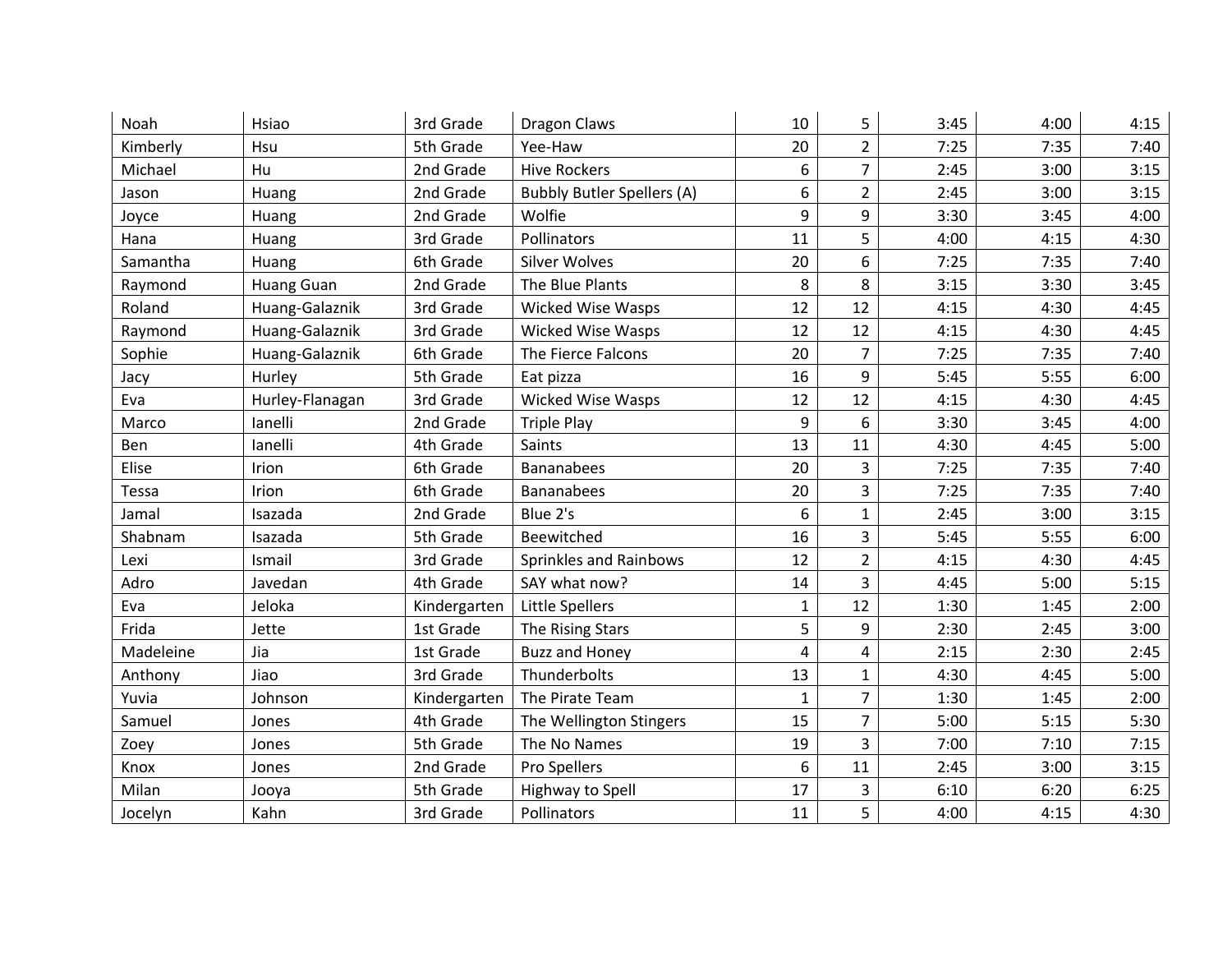| Nina      | Kaliszczak | 4th Grade    | <b>Flower Spell</b>                | 13             | 8              | 4:30 | 4:45 | 5:00 |
|-----------|------------|--------------|------------------------------------|----------------|----------------|------|------|------|
| Leo       | Kaliszczak | 1st Grade    | Spelligators                       | 5              | 3              | 2:30 | 2:45 | 3:00 |
| Theo      | Kalmakis   | 2nd Grade    | <b>Spelling Bros</b>               | $\overline{7}$ | 6              | 3:00 | 3:15 | 3:30 |
| Gavin     | Kalmakis   | 4th Grade    | The Imposters                      | 14             | 10             | 4:45 | 5:00 | 5:15 |
| Meera     | Kalra      | 2nd Grade    | Super Spellerz                     | 8              | $\overline{2}$ | 3:15 | 3:30 | 3:45 |
| Navya     | Kalra      | 5th Grade    | Fab-BEE-lous                       | 17             | $\overline{2}$ | 6:10 | 6:20 | 6:25 |
| Dakota    | Kane       | Kindergarten | <b>Super Spelling Pirate Stars</b> | $\overline{3}$ | 4              | 2:00 | 2:15 | 2:30 |
| Archer    | Kane       | 3rd Grade    | Griffyndor                         | 10             | 9              | 3:45 | 4:00 | 4:15 |
| Myra      | Kapur      | 3rd Grade    | <b>Special Spellers</b>            | 11             | 9              | 4:00 | 4:15 | 4:30 |
| Michael   | Kapur      | 3rd Grade    | <b>Three Musketeers</b>            | 12             | 10             | 4:15 | 4:30 | 4:45 |
| Rahman    | Karmali    | 1st Grade    | Legendary Winner                   | 4              | 10             | 2:15 | 2:30 | 2:45 |
| Lily      | Kaufman    | 4th Grade    | The Beeters                        | 14             | 8              | 4:45 | 5:00 | 5:15 |
| Moe       | Kawanami   | 2nd Grade    | <b>Bubbly Butler Spellers (B)</b>  | 6              | 3              | 2:45 | 3:00 | 3:15 |
| lan       | Kayala     | 2nd Grade    | The Stingers                       | 9              | 4              | 3:30 | 3:45 | 4:00 |
| Gregory   | Kazakov    | 5th Grade    | <b>Spidy Spellers</b>              | 18             | 4              | 6:35 | 6:45 | 6:50 |
| Ava       | Keefe      | 5th Grade    | <b>Buzzer Bee-ters</b>             | 16             | 6              | 5:45 | 5:55 | 6:00 |
| Paul Chen | Keng       | 1st Grade    | Dr. Spellers                       | 4              | 6              | 2:15 | 2:30 | 2:45 |
| Charlie   | Kerner     | 1st Grade    | Spelligators                       | 5              | 3              | 2:30 | 2:45 | 3:00 |
| Arlo      | Khoury     | 1st Grade    | <b>Killer Bees</b>                 | 4              | 9              | 2:15 | 2:30 | 2:45 |
| Mary      | Kidder     | Kindergarten | <b>Super Spelling Pirate Stars</b> | 3              | 4              | 2:00 | 2:15 | 2:30 |
| Izzy      | Kim        | 3rd Grade    | Sprinkles and Rainbows             | 12             | $\overline{2}$ | 4:15 | 4:30 | 4:45 |
| Sebastian | Kim        | 5th Grade    | <b>Spelling Beans</b>              | 17             | 8              | 6:10 | 6:20 | 6:25 |
| Sarah     | Kimura     | 5th Grade    | Pizza                              | 18             | $\overline{2}$ | 6:35 | 6:45 | 6:50 |
| Miriam    | Kinney     | Kindergarten | <b>Fire Girls</b>                  | $\mathbf{1}$   | 8              | 1:30 | 1:45 | 2:00 |
| Zoey      | Kirsch     | 5th Grade    | Bee Happy                          | 16             | $\overline{2}$ | 5:45 | 5:55 | 6:00 |
| Joshua    | Kirwan     | 1st Grade    | <b>Flash Spellers</b>              | 4              | $\overline{7}$ | 2:15 | 2:30 | 2:45 |
| Eleanor   | Klassen    | 4th Grade    | <b>CATS</b>                        | 13             | 6              | 4:30 | 4:45 | 5:00 |
| Kiki      | Kogler     | 2nd Grade    | <b>Stellar Spellers</b>            | 8              | $\mathbf{1}$   | 3:15 | 3:30 | 3:45 |
| Jack      | Kogler     | 3rd Grade    | J,Z, & The Twins                   | 11             | $\mathbf{1}$   | 4:00 | 4:15 | 4:30 |
| Malachi   | Kozelian   | 5th Grade    | WordPlay                           | 20             | $\mathbf{1}$   | 7:25 | 7:35 | 7:40 |
| Sarafina  | Kucharski  | 3rd Grade    | Fireballs                          | 12             | 3              | 4:15 | 4:30 | 4:45 |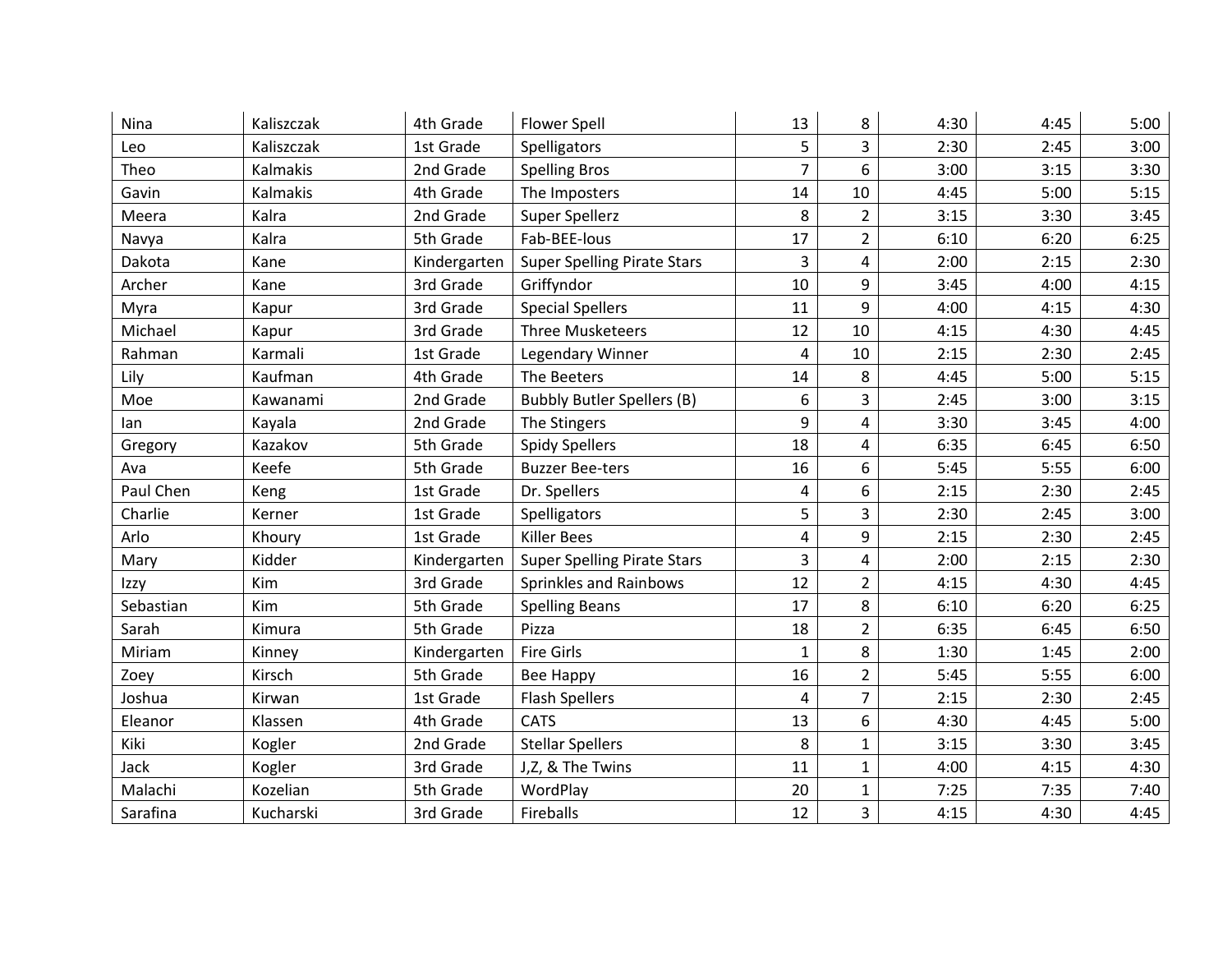| <b>Emmet Byrne</b> | Kucharski   | 5th Grade    | The Dreamers                       | 18             | 7              | 6:35 | 6:45 | 6:50 |
|--------------------|-------------|--------------|------------------------------------|----------------|----------------|------|------|------|
| Charlie            | Kuehn       | 2nd Grade    | <b>Spelling Bros</b>               | $\overline{7}$ | 6              | 3:00 | 3:15 | 3:30 |
| Arhan              | Kumar       | 5th Grade    | Uno Reverse Cards                  | 19             | 8              | 7:00 | 7:10 | 7:15 |
| Oliver             | Kutsman     | 4th Grade    | No Brainerz                        | 13             | 10             | 4:30 | 4:45 | 5:00 |
| Udane              | Laga        | 2nd Grade    | <b>Hive Rockers</b>                | 6              | $\overline{7}$ | 2:45 | 3:00 | 3:15 |
| Thomas             | Lai         | 4th Grade    | Chicken Wings                      | 13             | 7              | 4:30 | 4:45 | 5:00 |
| Connor             | Lance       | 1st Grade    | The Bee Boys                       | 5              | 5              | 2:30 | 2:45 | 3:00 |
| Xavier             | Lance       | 4th Grade    | The Spectacular Spellers           | 15             | 3              | 5:00 | 5:15 | 5:30 |
| Parker             | Langford    | Kindergarten | Warrior-bees                       | $\overline{3}$ | 12             | 2:00 | 2:15 | 2:30 |
| Porter             | Langford    | 1st Grade    | The Bee Boys                       | 5              | 5              | 2:30 | 2:45 | 3:00 |
| Cole               | Langmaid    | Kindergarten | Thunder Hornets                    | 3              | 9              | 2:00 | 2:15 | 2:30 |
| Yueqi              | Lao         | 3rd Grade    | Gryffindor                         | 10             | 9              | 3:45 | 4:00 | 4:15 |
| Clara              | Larson      | 3rd Grade    | Fireballs                          | 12             | 3              | 4:15 | 4:30 | 4:45 |
| Gemma              | Larson      | 6th Grade    | Cheeky Children                    | 20             | 4              | 7:25 | 7:35 | 7:40 |
| London             | Latif       | Kindergarten | Little Stingers                    | 3              | $\mathbf{1}$   | 2:00 | 2:15 | 2:30 |
| Anabel             | Laurin      | 2nd Grade    | Queen Bees                         | 7              | $\mathbf{1}$   | 3:00 | 3:15 | 3:30 |
| Issac              | Law         | 2nd Grade    | Lightning                          | 6              | 10             | 2:45 | 3:00 | 3:15 |
| Alice              | Le Tonqueze | 5th Grade    | The Three Spelling Bees            | 19             | 7              | 7:00 | 7:10 | 7:15 |
| Mason              | Lee         | Kindergarten | <b>Super Spelling Pirate Stars</b> | 3              | 4              | 2:00 | 2:15 | 2:30 |
| Lydia              | Lee         | Kindergarten | The Wellington Queen Bees          | 3              | 8              | 2:00 | 2:15 | 2:30 |
| Anita              | Lee         | 1st Grade    | Santa Science                      | 4              | 12             | 2:15 | 2:30 | 2:45 |
| Aiden              | Lee         | 2nd Grade    | Weebee                             | 9              | $\overline{7}$ | 3:30 | 3:45 | 4:00 |
| Emma               | Lee         | 2nd Grade    | Weebee                             | 9              | 7              | 3:30 | 3:45 | 4:00 |
| Sienna             | Lee         | 3rd Grade    | Griffyndor                         | 10             | 9              | 3:45 | 4:00 | 4:15 |
| Sebastian          | Lee         | 3rd Grade    | Hufflepuffs                        | 10             | 10             | 3:45 | 4:00 | 4:15 |
| Aiden              | Lee         | 4th Grade    | The Hornets                        | 14             | 9              | 4:45 | 5:00 | 5:15 |
| Cecilia            | Lee         | 5th Grade    | Sus Orange Bees                    | 18             | 5              | 6:35 | 6:45 | 6:50 |
| Alyssia            | Lee         | 5th Grade    | The Spelling Witches               | 19             | 5              | 7:00 | 7:10 | 7:15 |
| lan                | Leino       | 2nd Grade    | Ski Bees                           | $\overline{7}$ | 4              | 3:00 | 3:15 | 3:30 |
| Carlie             | Leino       | 5th Grade    | Sus Orange Bees                    | 18             | 5              | 6:35 | 6:45 | 6:50 |
| Oliver             | Lew         | 2nd Grade    | <b>Word Bees</b>                   | 9              | 10             | 3:30 | 3:45 | 4:00 |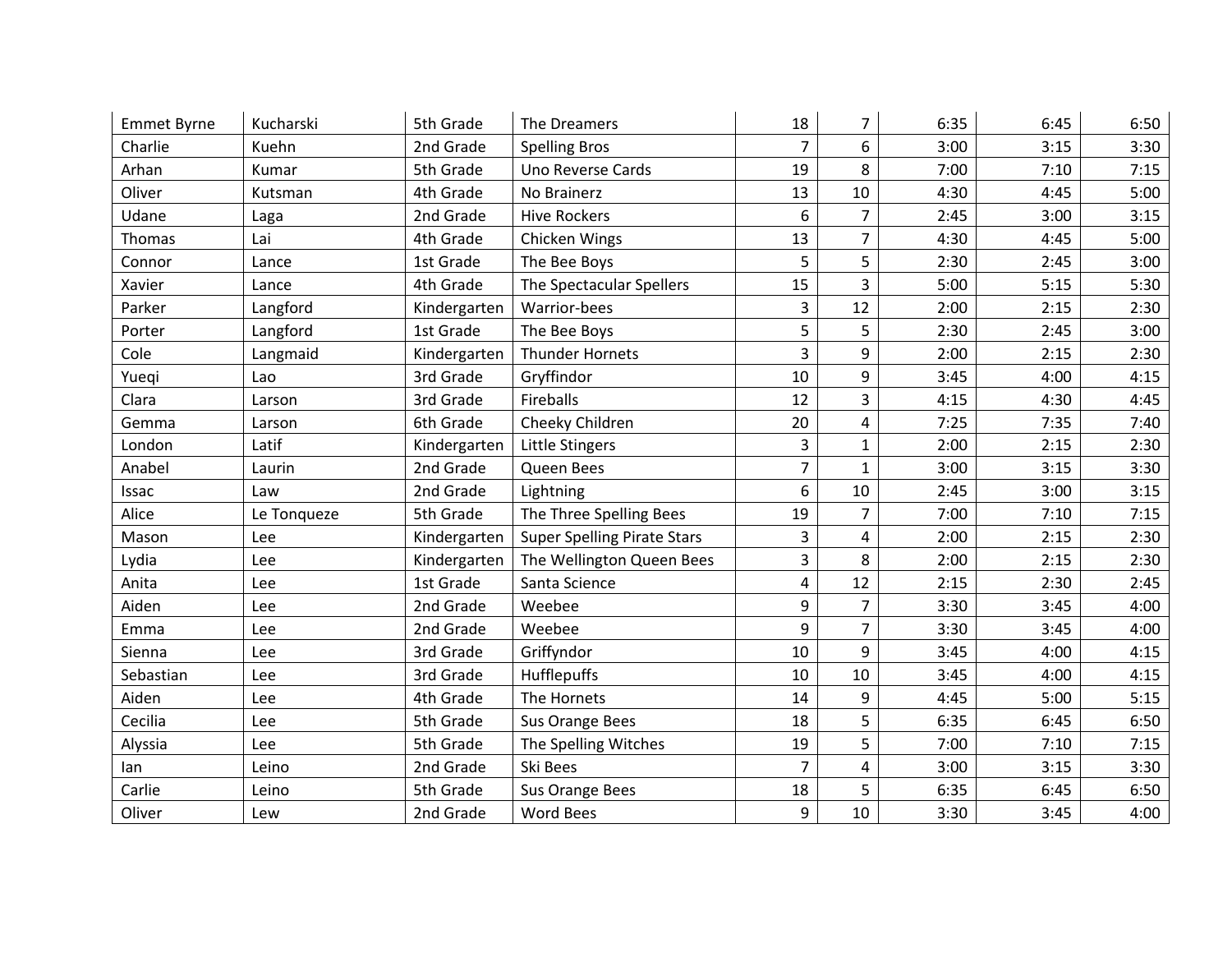| Kayla        | Li               | 2nd Grade    | <b>Rainbow Unicorn</b>      | 7              | 3              | 3:00 | 3:15 | 3:30 |
|--------------|------------------|--------------|-----------------------------|----------------|----------------|------|------|------|
| Lin          | Li               | 2nd Grade    | The Blue Plants             | 8              | 8              | 3:15 | 3:30 | 3:45 |
| Susanna      | Li               | 2nd Grade    | The Queen Bees              | 9              | 3              | 3:30 | 3:45 | 4:00 |
| Celine       | Li               | 2nd Grade    | Wolfie                      | 9              | 9              | 3:30 | 3:45 | 4:00 |
| Sophia       | Li               | 4th Grade    | <b>CATS</b>                 | 13             | 6              | 4:30 | 4:45 | 5:00 |
| Jessie       | Li               | 4th Grade    | <b>Team Extreme</b>         | 14             | 6              | 4:45 | 5:00 | 5:15 |
| Sophia       | Li               | 5th Grade    | Auburn Foxes                | 16             | $\mathbf{1}$   | 5:45 | 5:55 | 6:00 |
| Harry        | Li               | 5th Grade    | Double HD                   | 16             | 8              | 5:45 | 5:55 | 6:00 |
| Claire       | Lichtor          | 2nd Grade    | <b>Spelling Panthers</b>    | $\overline{7}$ | 8              | 3:00 | 3:15 | 3:30 |
| Ethan        | Lin              | Kindergarten | <b>Beelieve</b>             | $\mathbf{1}$   | 3              | 1:30 | 1:45 | 2:00 |
| Maggie       | Lin              | Kindergarten | Rainbow                     | 3              | 3              | 2:00 | 2:15 | 2:30 |
| Harry        | Lin              | 2nd Grade    | The Better Bees             | 8              | $\overline{7}$ | 3:15 | 3:30 | 3:45 |
| Elena        | Lin              | 3rd Grade    | <b>Spectacular Spellers</b> | 11             | 10             | 4:00 | 4:15 | 4:30 |
| Paul         | Lin              | 4th Grade    | The Hornets                 | 14             | 9              | 4:45 | 5:00 | 5:15 |
| Antoni       | Lipinski-Kowalik | 4th Grade    | <b>Super Spellers</b>       | 14             | 5              | 4:45 | 5:00 | 5:15 |
| June         | Littrell         | 3rd Grade    | <b>Beelievers</b>           | 10             | $\overline{2}$ | 3:45 | 4:00 | 4:15 |
| Kevin        | Liu              | Kindergarten | <b>Flower Power</b>         | $\mathbf{1}$   | 9              | 1:30 | 1:45 | 2:00 |
| Echo         | Liu              | 2nd Grade    | <b>Rainbow Dogs</b>         | $\overline{7}$ | $\overline{2}$ | 3:00 | 3:15 | 3:30 |
| Charles      | Liu              | 2nd Grade    | Sonic Forces                | $\overline{7}$ | 5              | 3:00 | 3:15 | 3:30 |
| Kyle         | Liu              | 4th Grade    | Thunderbolts                | 13             | $\mathbf{1}$   | 4:30 | 4:45 | 5:00 |
| Eric         | Liu              | 4th Grade    | The Hornets                 | 14             | 9              | 4:45 | 5:00 | 5:15 |
| <b>Brenn</b> | Lloyd            | 5th Grade    | The Blonde Bees             | 18             | 8              | 6:35 | 6:45 | 6:50 |
| Billy        | Loftus           | 5th Grade    | The Dreamers                | 18             | 7              | 6:35 | 6:45 | 6:50 |
| Oliver       | Long             | 2nd Grade    | The Winners                 | 9              | 5              | 3:30 | 3:45 | 4:00 |
| Lan          | Lou              | 4th Grade    | <b>CATS</b>                 | 13             | 6              | 4:30 | 4:45 | 5:00 |
| Jiacheng     | Lu               | Kindergarten | <b>Beelieve</b>             | $\mathbf{1}$   | 3              | 1:30 | 1:45 | 2:00 |
| Catherine    | Lu               | 1st Grade    | The Panda Unicorns          | 5              | 8              | 2:30 | 2:45 | 3:00 |
| Aiden        | Lu               | 3rd Grade    | <b>Newbees</b>              | 11             | 3              | 4:00 | 4:15 | 4:30 |
| Andrew       | Lubarsky         | 2nd Grade    | Blue 2's                    | 6              | $\mathbf{1}$   | 2:45 | 3:00 | 3:15 |
| Isaac        | Luo              | 2nd Grade    | Ski Bees                    | $\overline{7}$ | 4              | 3:00 | 3:15 | 3:30 |
| Sheryl       | Luo              | 2nd Grade    | Wolfie                      | 9              | 9              | 3:30 | 3:45 | 4:00 |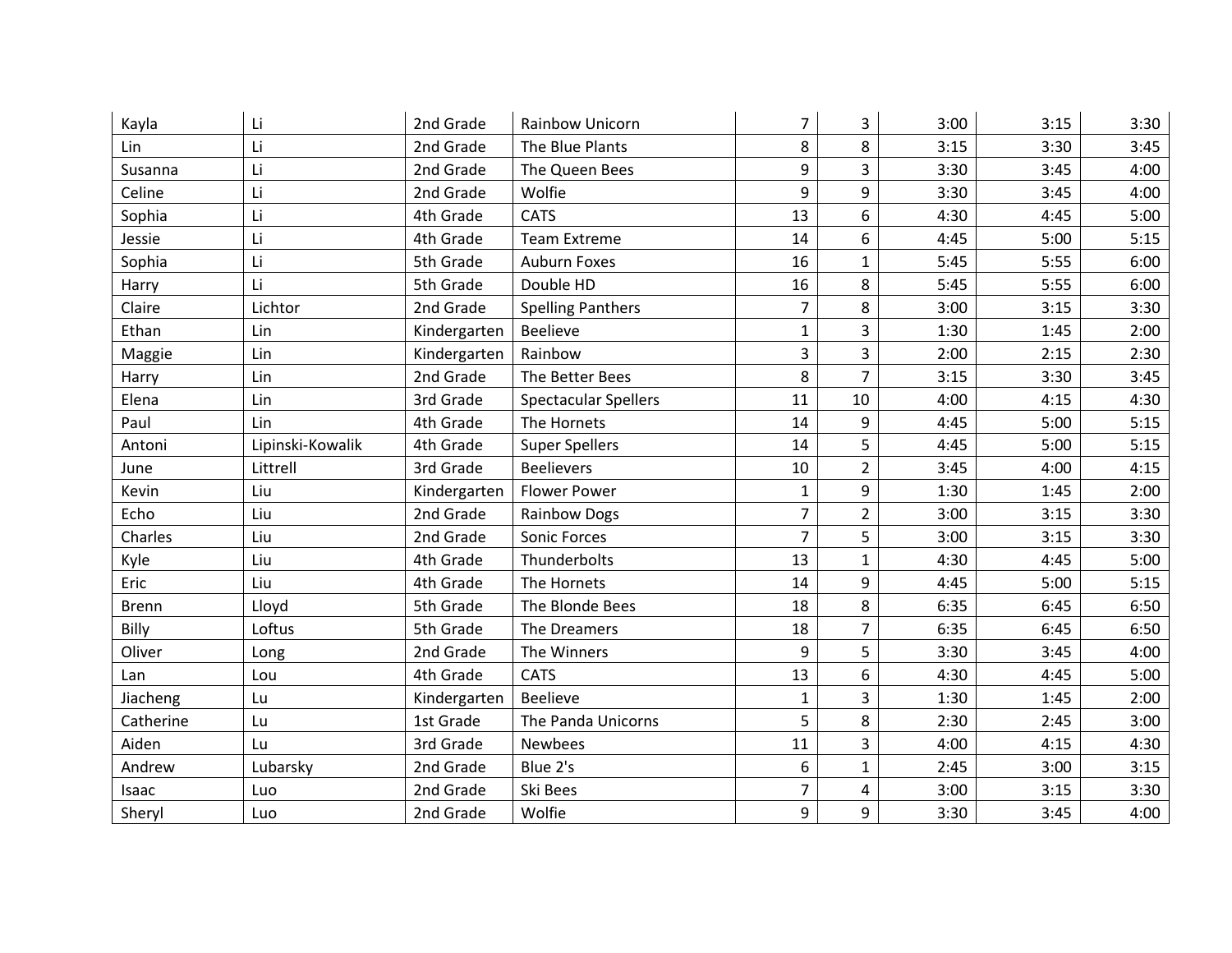| Eileen    | Luo                   | 4th Grade    | <b>Busy Buzzing Bees</b>    | 13             | $\overline{2}$ | 4:30 | 4:45 | 5:00 |
|-----------|-----------------------|--------------|-----------------------------|----------------|----------------|------|------|------|
| William   | Lyons                 | 3rd Grade    | Hufflepuffs                 | 10             | 10             | 3:45 | 4:00 | 4:15 |
| Charles   | Ma                    | Kindergarten | <b>DINO</b>                 | 3              | $\overline{2}$ | 2:00 | 2:15 | 2:30 |
| Ila       | Mahan                 | 1st Grade    | <b>Red Hawks</b>            | 5              | $\mathbf{1}$   | 2:30 | 2:45 | 3:00 |
| Clara     | Maher                 | 1st Grade    | <b>Buzzwords</b>            | $\overline{4}$ | 5              | 2:15 | 2:30 | 2:45 |
| Katie     | Mahowald              | 1st Grade    | The Rising Stars            | 5              | 9              | 2:30 | 2:45 | 3:00 |
| Aubrey    | Maida                 | 5th Grade    | The Queen Bees              | 19             | 4              | 7:00 | 7:10 | 7:15 |
| Neel      | Majumdar              | 3rd Grade    | <b>Spelling Masters</b>     | 11             | 11             | 4:00 | 4:15 | 4:30 |
| Oliver    | Manchado<br>Fernandez | 1st Grade    | <b>Flash Spellers</b>       | 4              | 7              | 2:15 | 2:30 | 2:45 |
| Alexandra | Manke                 | 5th Grade    | Sus Orange Bees             | 18             | 5              | 6:35 | 6:45 | 6:50 |
| Weiwei    | Mao                   | 1st Grade    | <b>Spelling BNB</b>         | 5              | $\overline{4}$ | 2:30 | 2:45 | 3:00 |
| Isabel    | Marashi               | 2nd Grade    | <b>Spelling Stars</b>       | $\overline{7}$ | 9              | 3:00 | 3:15 | 3:30 |
| Sarah     | Marcos                | 3rd Grade    | J, Z & The Twins            | 11             | $\mathbf{1}$   | 4:00 | 4:15 | 4:30 |
| Meredith  | Marcos                | 3rd Grade    | J, Z & The Twins            | 11             | $\mathbf{1}$   | 4:00 | 4:15 | 4:30 |
| Lauren    | Marcos                | 5th Grade    | Beewitched                  | 16             | $\overline{3}$ | 5:45 | 5:55 | 6:00 |
| Callie    | Marino                | 1st Grade    | <b>Red Hawks</b>            | 5              | $\mathbf{1}$   | 2:30 | 2:45 | 3:00 |
| Finnley   | Marino                | 4th Grade    | Quad Squad                  | 14             | $\overline{2}$ | 4:45 | 5:00 | 5:15 |
| Jack      | Markos                | 4th Grade    | The Spelling Beetles        | 15             | 5              | 5:00 | 5:15 | 5:30 |
| Harlowe   | Marquez               | 2nd Grade    | <b>Spelling Panthers</b>    | $\overline{7}$ | 8              | 3:00 | 3:15 | 3:30 |
| Grant     | Martorana             | 3rd Grade    | <b>Coffee Stealing Cats</b> | 12             | $\mathbf{1}$   | 4:15 | 4:30 | 4:45 |
| Purav     | Mathura               | 2nd Grade    | Pro Spellers                | 6              | 11             | 2:45 | 3:00 | 3:15 |
| Tanvi     | Mathura               | 5th Grade    | <b>Terrific Tigers</b>      | 18             | 6              | 6:35 | 6:45 | 6:50 |
| Eloisa    | Matorras              | 5th Grade    | The Beautiful Butterflies   | 19             | $\mathbf{1}$   | 7:00 | 7:10 | 7:15 |
| Kiki      | Maury-Nolan           | 1st Grade    | The Panda Unicorns          | 5              | 8              | 2:30 | 2:45 | 3:00 |
| Penny     | Maury-Nolan           | 1st Grade    | The Spelling Girls          | 5              | 10             | 2:30 | 2:45 | 3:00 |
| Ruby      | Maury-Nolan           | 5th Grade    | <b>Hive Minds</b>           | 16             | 4              | 5:45 | 5:55 | 6:00 |
| Carl      | McManus               | 2nd Grade    | The Mario Cats              | 9              | $\overline{2}$ | 3:30 | 3:45 | 4:00 |
| Tyler     | McMillan              | 2nd Grade    | <b>Spelling Bros</b>        | $\overline{7}$ | 6              | 3:00 | 3:15 | 3:30 |
| Luke      | McMillan              | 4th Grade    | The Imposters               | 14             | 10             | 4:45 | 5:00 | 5:15 |
| Grace     | McNamara              | 5th Grade    | The Spelling Witches        | 19             | 5              | 7:00 | 7:10 | 7:15 |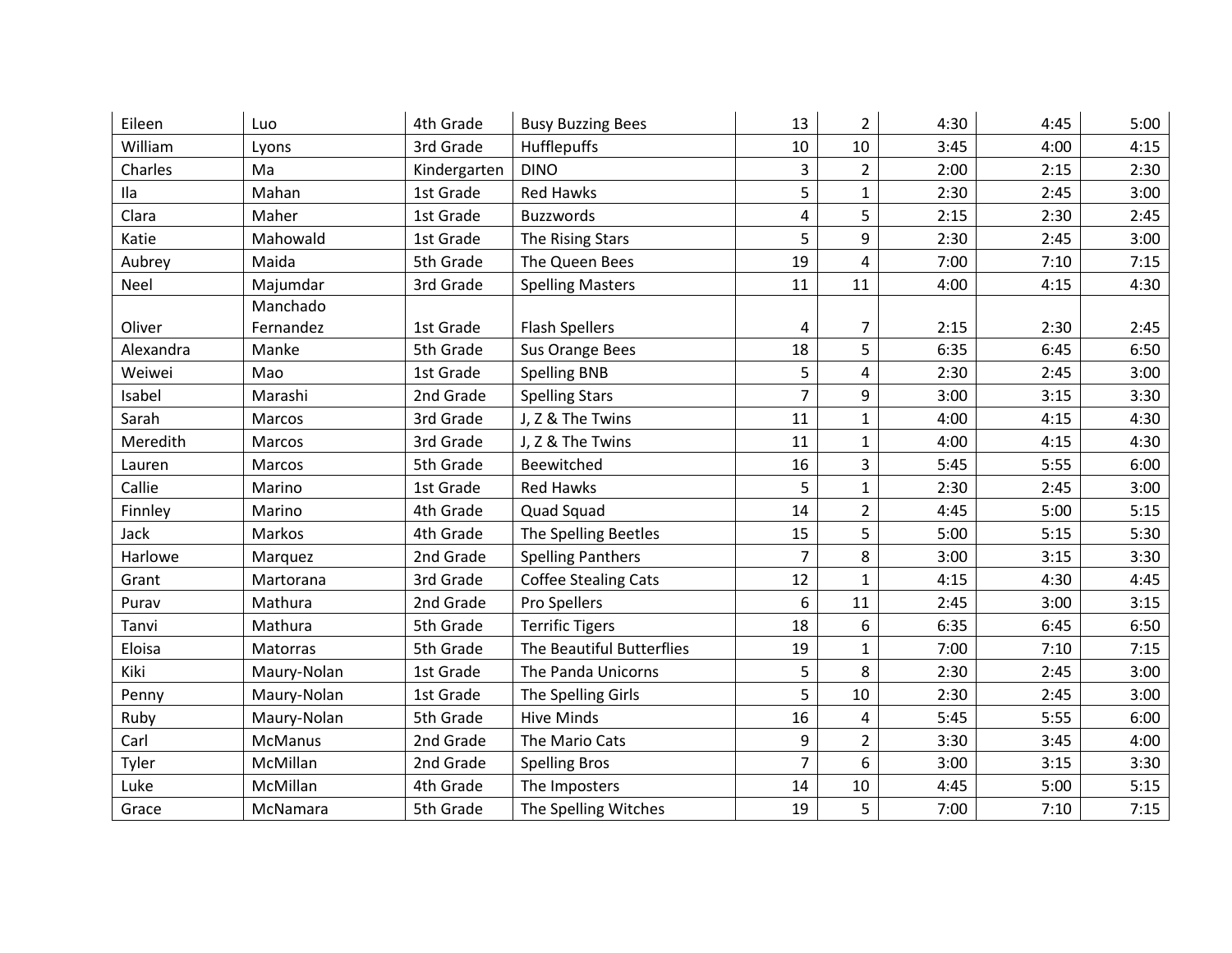| Ruby      | McParland   | 1st Grade    | <b>Honey Cats</b>            | 4              | 8              | 2:15 | 2:30 | 2:45 |
|-----------|-------------|--------------|------------------------------|----------------|----------------|------|------|------|
| Emma      | Meade       | 5th Grade    | <b>Hive Minds</b>            | 16             | 4              | 5:45 | 5:55 | 6:00 |
| Anderson  | Meldrim     | Kindergarten | Ninja Explorers              | $\overline{2}$ | 4              | 1:45 | 2:00 | 2:15 |
| Ayla      | Meldrim     | 5th Grade    | The Beautiful Butterflies    | 19             | $\mathbf{1}$   | 7:00 | 7:10 | 7:15 |
| Alice     | Meng        | 3rd Grade    | <b>Busy Buzzing Bees</b>     | 13             | $\overline{2}$ | 4:30 | 4:45 | 5:00 |
| Annabelle | Meng        | Kindergarten | <b>Fire Girls</b>            | $\mathbf{1}$   | 8              | 1:30 | 1:45 | 2:00 |
| Julia     | Merrow      | 4th Grade    | The Spelling BEEtles         | 13             | 9              | 4:30 | 4:45 | 5:00 |
| Arthur    | Mersereau   | Kindergarten | <b>Purple Cats</b>           | $\overline{2}$ | 5              | 1:45 | 2:00 | 2:15 |
| Caroline  | Michaud     | Kindergarten | Ninja Explorers              | $\overline{2}$ | 4              | 1:45 | 2:00 | 2:15 |
| Avery     | Michaud     | 3rd Grade    | <b>Spelltacular Scholars</b> | 10             | 4              | 3:45 | 4:00 | 4:15 |
| Ava       | Miller      | 2nd Grade    | <b>Killer Bees</b>           | 6              | 9              | 2:45 | 3:00 | 3:15 |
| Benjamin  | Milligan    | Kindergarten | Golden Ninjas                | 1              | 10             | 1:30 | 1:45 | 2:00 |
| Isabella  | Monterroso  | Kindergarten | <b>Spell Power</b>           | $\overline{2}$ | $\mathbf{1}$   | 1:45 | 2:00 | 2:15 |
| Matine    | Mosharaf    | 4th Grade    | No Brainerz                  | 13             | 10             | 4:30 | 4:45 | 5:00 |
| Penelope  | Munoz       | 5th Grade    | The Three Spelling Bees      | 19             | $\overline{7}$ | 7:00 | 7:10 | 7:15 |
| Claire    | Murakami    | 3rd Grade    | Rosy and Peanut Butter       | 11             | 8              | 4:00 | 4:15 | 4:30 |
| Nolan     | Murphy      | 4th Grade    | Quad Squad                   | 14             | $\overline{2}$ | 4:45 | 5:00 | 5:15 |
| Logan     | Murphy      | 5th Grade    | <b>NAPOLEONICS</b>           | 17             | $\overline{7}$ | 6:10 | 6:20 | 6:25 |
| Eddie     | Murphy      | Kindergarten | <b>Warrior Spellers</b>      | 3              | 11             | 2:00 | 2:15 | 2:30 |
| Cecilia   | Murphy      | 1st Grade    | The Spelling Girls           | 5              | 10             | 2:30 | 2:45 | 3:00 |
| Aisha     | Murtala     | 5th Grade    | The Stellar Spellers         | 19             | 6              | 7:00 | 7:10 | 7:15 |
| Kavi      | Murthy      | 5th Grade    | The K's                      | 19             | $\overline{2}$ | 7:00 | 7:10 | 7:15 |
| Ketan     | Murthy      | 5th Grade    | The Ks                       | 19             | $\overline{2}$ | 7:00 | 7:10 | 7:15 |
| Siddharth | Nandakumar  | 1st Grade    | <b>Witches Spell</b>         | 5              | 11             | 2:30 | 2:45 | 3:00 |
| Lea       | Natoli      | 4th Grade    | The Beeters                  | 14             | 8              | 4:45 | 5:00 | 5:15 |
| Eva       | Nell        | Kindergarten | The Fireballs                | 3              | 6              | 2:00 | 2:15 | 2:30 |
| Teddy     | Newton      | 3rd Grade    | <b>Wicked Wise Wasps</b>     | 12             | 12             | 4:15 | 4:30 | 4:45 |
| Leo       | Neylon-Azad | 3rd Grade    | <b>Spelling Masters</b>      | 11             | 11             | 4:00 | 4:15 | 4:30 |
| Zoey      | Neylon-Azad | 3rd Grade    | To Bee or Not to Bee         | 12             | 11             | 4:15 | 4:30 | 4:45 |
| Christine | Nguyen      | 3rd Grade    | Wordles                      | 11             | $\overline{2}$ | 4:00 | 4:15 | 4:30 |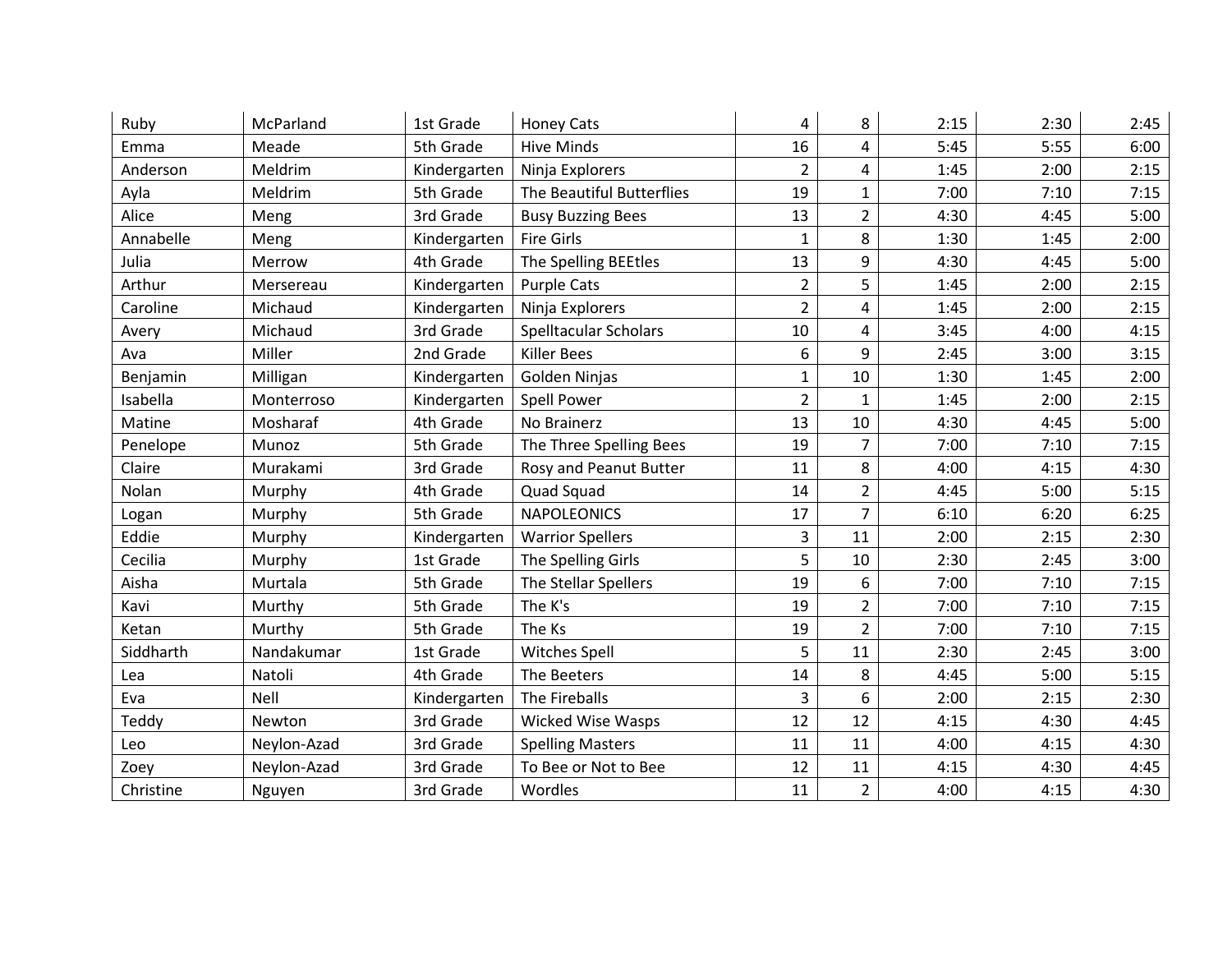|             |               |              | Mischievous Bee            |                |                |      |      |      |
|-------------|---------------|--------------|----------------------------|----------------|----------------|------|------|------|
| Patrick     | Nguyen        | 6th Grade    | Organization               | 17             | 4              | 6:10 | 6:20 | 6:25 |
| Li          | Nicholson     | 1st Grade    | The Bee-lievers            | 5              | 6              | 2:30 | 2:45 | 3:00 |
| Kepler      | Nicholson     | 3rd Grade    | Punk-tuators               | 11             | 6              | 4:00 | 4:15 | 4:30 |
| Oscar       | Nowakowski    | 2nd Grade    | Ski Bees                   | $\overline{7}$ | 4              | 3:00 | 3:15 | 3:30 |
| Natalia     | Nowakowski    | 4th Grade    | <b>Flower Spell</b>        | 13             | 8              | 4:30 | 4:45 | 5:00 |
| Colette     | <b>Nunes</b>  | 2nd Grade    | <b>Whomping Willows</b>    | 9              | 8              | 3:30 | 3:45 | 4:00 |
| Seraphina   | O'Connell     | 1st Grade    | <b>Red Hawks</b>           | 5              | 1              | 2:30 | 2:45 | 3:00 |
| Annalise    | O'Connell     | 2nd Grade    | The Friendship Team        | 8              | 10             | 3:15 | 3:30 | 3:45 |
| Olivia      | O'Connell     | 4th Grade    | <b>Buzztastic Gymnasts</b> | 13             | 5              | 4:30 | 4:45 | 5:00 |
| Laura       | Oconnell      | 3rd Grade    | Girl Power!                | 10             | 8              | 3:45 | 4:00 | 4:15 |
| Emre        | Okan          | 2nd Grade    | Lightning                  | 6              | 10             | 2:45 | 3:00 | 3:15 |
| Ren         | Okugawa       | 5th Grade    | Lumberjacks                | 17             | 6              | 6:10 | 6:20 | 6:25 |
| Yael        | Olagunju      | 2nd Grade    | The Friendship Team        | 8              | 10             | 3:15 | 3:30 | 3:45 |
| Santiago    | Olagunju      | 4th Grade    | SAY what now?              | 14             | 3              | 4:45 | 5:00 | 5:15 |
| Juliette    | Olejarz       | Kindergarten | <b>Shining Stars</b>       | $\overline{2}$ | 11             | 1:45 | 2:00 | 2:15 |
| Henry       | Olliges       | 3rd Grade    | <b>Spelling Masters</b>    | 11             | 11             | 4:00 | 4:15 | 4:30 |
| Christopher | Page          | Kindergarten | The Fireballs              | 3              | 6              | 2:00 | 2:15 | 2:30 |
| Luke        | Palmer        | 1st Grade    | Legendary Winner           | 4              | 10             | 2:15 | 2:30 | 2:45 |
| Zachary     | Pan           | 2nd Grade    | Pro Spellers               | 6              | 11             | 2:45 | 3:00 | 3:15 |
| Abby        | Pan           | 5th Grade    | <b>Terrific Tigers</b>     | 18             | 6              | 6:35 | 6:45 | 6:50 |
| Zoe         | Papajani      | 1st Grade    | <b>Butler Buzzers</b>      | 4              | 3              | 2:15 | 2:30 | 2:45 |
| Henry       | Papajani      | 5th Grade    | Uno Reverse Cards          | 19             | 8              | 7:00 | 7:10 | 7:15 |
| Nishant     | Parekh        | Kindergarten | <b>Bee Gees</b>            | $\mathbf{1}$   | $\overline{2}$ | 1:30 | 1:45 | 2:00 |
| Evan        | Patel-Roberts | Kindergarten | LOVE                       | $\overline{2}$ | $\overline{2}$ | 1:45 | 2:00 | 2:15 |
| Orshina     | Paul          | Kindergarten | <b>Belmont Butterflies</b> | $\mathbf{1}$   | 4              | 1:30 | 1:45 | 2:00 |
| Anna        | Paulson       | 2nd Grade    | <b>Team Friendship</b>     | 8              | 4              | 3:15 | 3:30 | 3:45 |
| Enelyn      | Pehrson       | Kindergarten | <b>Belmont Butterflies</b> | $\mathbf{1}$   | 4              | 1:30 | 1:45 | 2:00 |
| Julianna    | Peng          | Kindergarten | Rainbow Icecream Popsicle  | $\overline{2}$ | 8              | 1:45 | 2:00 | 2:15 |
| Victoria    | Peshlova      | 3rd Grade    | Panda Squad                | 11             | 4              | 4:00 | 4:15 | 4:30 |
| Parham      | Peymanfar     | Kindergarten | Clownfishes                | $\mathbf{1}$   | 6              | 1:30 | 1:45 | 2:00 |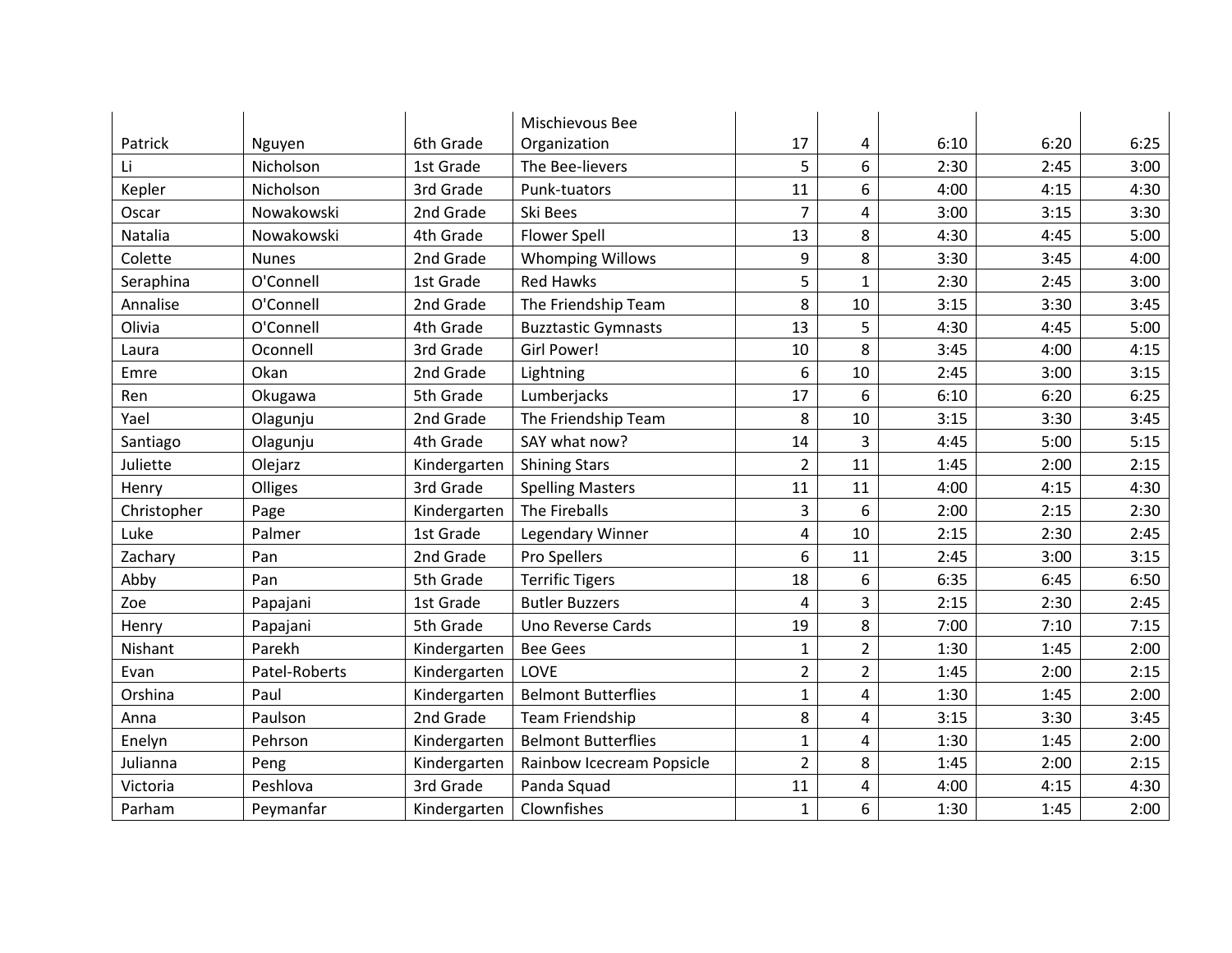| Isla                | Pickett         | Kindergarten | <b>Thunder Hornets</b>    | 3              | 9              | 2:00 | 2:15 | 2:30 |
|---------------------|-----------------|--------------|---------------------------|----------------|----------------|------|------|------|
| Emmett              | Pickett         | 2nd Grade    | Blue 2's                  | 6              | $\mathbf{1}$   | 2:45 | 3:00 | 3:15 |
| Mira                | Piechota        | 1st Grade    | The Spelling Girls        | 5              | 10             | 2:30 | 2:45 | 3:00 |
| Ivy                 | Pincus          | Kindergarten | The Hipbees               | 3              | $\overline{7}$ | 2:00 | 2:15 | 2:30 |
| Andrew              | Pincus          | 2nd Grade    | The Stingers              | 9              | 4              | 3:30 | 3:45 | 4:00 |
| Pranay              | Pinisetti       | 3rd Grade    | Punk-tuators              | 11             | 6              | 4:00 | 4:15 | 4:30 |
| Enzo                | Pizana Oates    | 3rd Grade    | The Band                  | 12             | $\overline{7}$ | 4:15 | 4:30 | 4:45 |
| Emmi                | Plunkett        | 5th Grade    | Pizza                     | 18             | $\overline{2}$ | 6:35 | 6:45 | 6:50 |
| Joyce               | Posey           | 2nd Grade    | <b>Spelling Cats</b>      | $\overline{7}$ | 7              | 3:00 | 3:15 | 3:30 |
| Sonali              | Potter          | 4th Grade    | <b>Team Extreme</b>       | 14             | 6              | 4:45 | 5:00 | 5:15 |
| Amelia              | Poulin-Kerstien | 5th Grade    | Wi Spel Gud               | 19             | 9              | 7:00 | 7:10 | 7:15 |
| Arya                | Powar           | 3rd Grade    | <b>Three Musketeers</b>   | 12             | 10             | 4:15 | 4:30 | 4:45 |
|                     |                 |              | Mrs. Sullivan's Stellar   |                |                |      |      |      |
| Austin              | Pozzi           | Kindergarten | Spellers                  | $\overline{a}$ | 3              | 1:45 | 2:00 | 2:15 |
| Ilan                | Prabu           | 2nd Grade    | <b>Team LEE</b>           | 8              | 5              | 3:15 | 3:30 | 3:45 |
| Sophie              | Pseudoikonomou  | 1st Grade    | Ms Judge's 4              | 4              | 11             | 2:15 | 2:30 | 2:45 |
| Theodore            | Ptolemy         | Kindergarten | Rock and Roll Red Birds   | $\overline{2}$ | 9              | 1:45 | 2:00 | 2:15 |
| Daniel              | Rabiner         | 4th Grade    | The Word Wizards          | 15             | 8              | 5:00 | 5:15 | 5:30 |
| Maria               | Ragar           | 5th Grade    | The Queen Bees            | 19             | 4              | 7:00 | 7:10 | 7:15 |
| Agnes               | Ramos           | Kindergarten | <b>Flower Power</b>       | $\mathbf{1}$   | 9              | 1:30 | 1:45 | 2:00 |
| Sejal               | Ranjit          | 4th Grade    | The Spectacular Spellers  | 15             | 3              | 5:00 | 5:15 | 5:30 |
| Iman Ahmed          | Rattani         | 2nd Grade    | Super Spellerz            | 8              | $\overline{2}$ | 3:15 | 3:30 | 3:45 |
| Navya               | Raturi          | 1st Grade    | <b>Witches Spell</b>      | 5              | 11             | 2:30 | 2:45 | 3:00 |
| Hana                | Rayyan          | 2nd Grade    | The Mario Cats            | 9              | $\overline{2}$ | 3:30 | 3:45 | 4:00 |
| Maren               | Reavey          | Kindergarten | The Wellington Queen Bees | 3              | 8              | 2:00 | 2:15 | 2:30 |
| Zachary             | Reavey          | 4th Grade    | The Wellington Stingers   | 15             | $\overline{7}$ | 5:00 | 5:15 | 5:30 |
| Virginia            | Redd            | 3rd Grade    | Rosy and Peanut Butter    | 11             | 8              | 4:00 | 4:15 | 4:30 |
| Shai                | Reddy           | 1st Grade    | The Beests                | 5              | 7              | 2:30 | 2:45 | 3:00 |
| <b>Gopal Amruth</b> | Reddy           | 4th Grade    | Chicken Wings             | 13             | 7              | 4:30 | 4:45 | 5:00 |
| Saanvi              | Redhu           | 3rd Grade    | Starlight girls           | 12             | 4              | 4:15 | 4:30 | 4:45 |
| Sabrina             | Regard          | 1st Grade    | <b>Sassy Girls</b>        | 5              | $\overline{2}$ | 2:30 | 2:45 | 3:00 |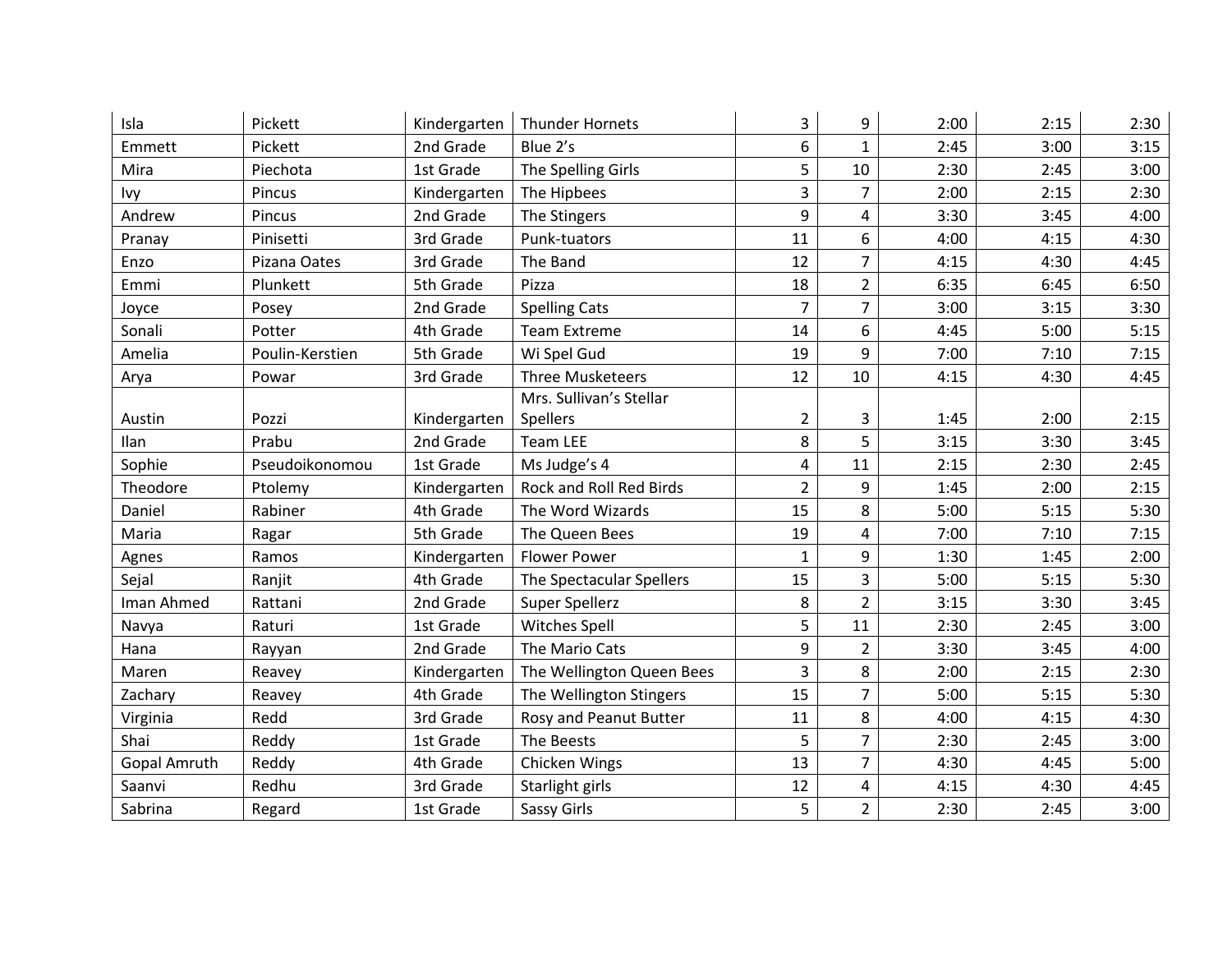| Abigail      | Repa            | 3rd Grade    | SSASSA                       | 10             | 7              | 3:45 | 4:00 | 4:15 |
|--------------|-----------------|--------------|------------------------------|----------------|----------------|------|------|------|
| Adelaide     | Riegle          | Kindergarten | <b>Buzz Words</b>            | $\mathbf{1}$   | 5              | 1:30 | 1:45 | 2:00 |
| Sophia       | Ries            | 6th Grade    | The Fierce Falcons           | 20             | 7              | 7:25 | 7:35 | 7:40 |
| Jadyn        | Rife            | 3rd Grade    | <b>Spelltacular Scholars</b> | 10             | 4              | 3:45 | 4:00 | 4:15 |
| Bryn         | Roberts         | 1st Grade    | <b>Witches Spell</b>         | 5              | 11             | 2:30 | 2:45 | 3:00 |
| Amelia       | Rodehorst       | 2nd Grade    | The Besties                  | 8              | 6              | 3:15 | 3:30 | 3:45 |
| Samuel       | Rodriguez       | 5th Grade    | <b>Jolly Ranchers</b>        | 17             | 5              | 6:10 | 6:20 | 6:25 |
| Yoon         | Roe             | 4th Grade    | SAY what now?                | 14             | 3              | 4:45 | 5:00 | 5:15 |
| Corin        | Ross-Montenegro | 5th Grade    | Lumberjacks                  | 17             | 6              | 6:10 | 6:20 | 6:25 |
| Delilah      | Roy             | 4th Grade    | <b>Buzztastic Gymnasts</b>   | 13             | 5              | 4:30 | 4:45 | 5:00 |
| Henry        | Running         | 5th Grade    | <b>BEEyond BEElief</b>       | 18             | $\mathbf{1}$   | 6:35 | 6:45 | 6:50 |
| Sebatian     | Running         | 5th Grade    | <b>BEEyond BEElief</b>       | 18             | $\mathbf{1}$   | 6:35 | 6:45 | 6:50 |
| Jack         | Ryan            | 1st Grade    | <b>Word Wrestlers</b>        | 5              | 12             | 2:30 | 2:45 | 3:00 |
| Anandi       | Sabbisetti      | Kindergarten | <b>Belmont Butterflies</b>   | $\mathbf{1}$   | $\overline{a}$ | 1:30 | 1:45 | 2:00 |
| Yekta        | Safdari         | 3rd Grade    | Starlight girls              | 12             | 4              | 4:15 | 4:30 | 4:45 |
| Saki         | Saito           | 1st Grade    | <b>Buzz and Honey</b>        | 4              | 4              | 2:15 | 2:30 | 2:45 |
| Sarah        | Saltus          | Kindergarten | "B" is for Ballerinas        | $\mathbf{1}$   | $\mathbf{1}$   | 1:30 | 1:45 | 2:00 |
| Anna         | Saltus          | 4th Grade    | Team Ice Cream               | 14             | $\overline{7}$ | 4:45 | 5:00 | 5:15 |
| Katherine    | Saltus          | 6th Grade    | Cheeky Children              | 20             | 4              | 7:25 | 7:35 | 7:40 |
| Rocco        | Salucci         | 1st Grade    | The Bee Boys                 | 5              | 5              | 2:30 | 2:45 | 3:00 |
| Jackson      | Sassone         | 4th Grade    | The Imposters                | 14             | 10             | 4:45 | 5:00 | 5:15 |
| Campbell     | Sassone         | 4th Grade    | The Spell Girls              | 15             | 4              | 5:00 | 5:15 | 5:30 |
| Julia "Lulu" | <b>Scales</b>   | 1st Grade    | <b>Killer Bees</b>           | 4              | 9              | 2:15 | 2:30 | 2:45 |
| Darren       | Scheltz         | 2nd Grade    | The Better Bees              | 8              | $\overline{7}$ | 3:15 | 3:30 | 3:45 |
| Audrey       | Schlabach       | Kindergarten | Queen Bees                   | $\overline{2}$ | 6              | 1:45 | 2:00 | 2:15 |
| Will         | Schreiner       | 1st Grade    | Legendary Winner             | 4              | 10             | 2:15 | 2:30 | 2:45 |
| Jake         | Schundler       | 1st Grade    | <b>Word Wrestlers</b>        | 5              | 12             | 2:30 | 2:45 | 3:00 |
| Sienna       | Schundler       | 3rd Grade    | To Bee or Not To Bee         | 12             | 11             | 4:15 | 4:30 | 4:45 |
| Alec         | Schwartz        | 2nd Grade    | <b>Killer Bees</b>           | 6              | 9              | 2:45 | 3:00 | 3:15 |
| Eve          | Schwartz        | 4th Grade    | The Spelling BEEtles         | 13             | 9              | 4:30 | 4:45 | 5:00 |
| Remy         | Schwartzlow     | 2nd Grade    | <b>Triple Play</b>           | 9              | 6              | 3:30 | 3:45 | 4:00 |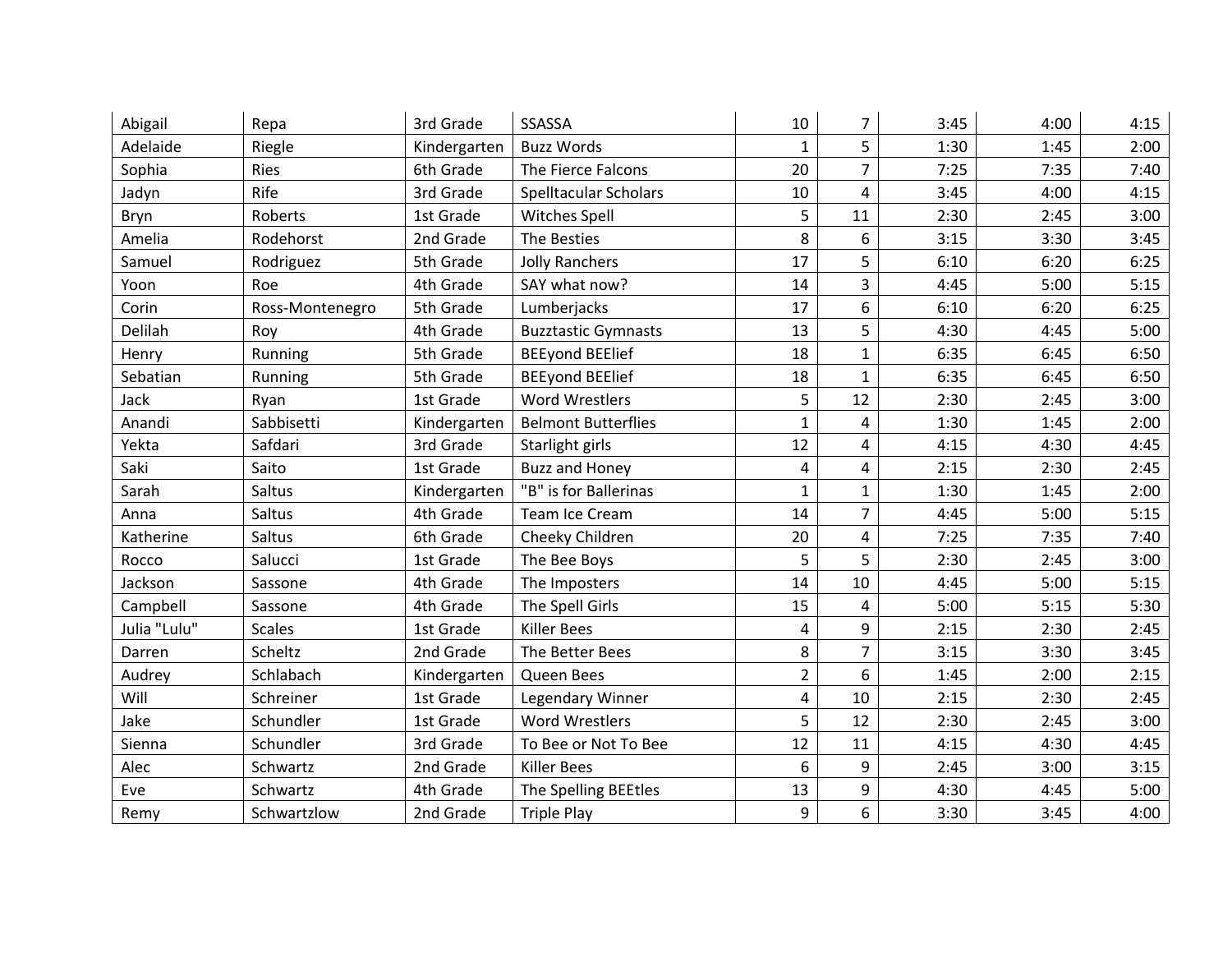| Finn     | Schwartzlow | 4th Grade    | <b>Sporty Spellers</b>            | 14             | 4              | 4:45 | 5:00 | 5:15 |
|----------|-------------|--------------|-----------------------------------|----------------|----------------|------|------|------|
| Alice    | Sciandra    | 3rd Grade    | The Super Spellers                | 12             | 9              | 4:15 | 4:30 | 4:45 |
| Clara    | Sciandra    | 5th Grade    | The Stellar Spellers              | 19             | 6              | 7:00 | 7:10 | 7:15 |
| Ethan    | Scott       | 2nd Grade    | The Stingers                      | 9              | 4              | 3:30 | 3:45 | 4:00 |
| Maeve    | Scott       | 4th Grade    | Pikaeevee                         | 14             | $\mathbf{1}$   | 4:45 | 5:00 | 5:15 |
| Megha    | Sehgal      | 2nd Grade    | Super Spellerz                    | 8              | $\overline{2}$ | 3:15 | 3:30 | 3:45 |
| Varsha   | Sehgal      | 2nd Grade    | Super Spellerz                    | 8              | $\overline{2}$ | 3:15 | 3:30 | 3:45 |
| Ethan    | Sen         | 1st Grade    | <b>Word Wrestlers</b>             | 5              | 12             | 2:30 | 2:45 | 3:00 |
| Ben      | Serpa       | 5th Grade    | <b>NAPOLEONICS</b>                | 17             | $\overline{7}$ | 6:10 | 6:20 | 6:25 |
| Charles  | Shade       | 1st Grade    | Spelligators                      | 5              | 3              | 2:30 | 2:45 | 3:00 |
| Mo       | Shannon     | 1st Grade    | Ms Judge's 4                      | 4              | 11             | 2:15 | 2:30 | 2:45 |
| Kaja     | Shapinsky   | 5th Grade    | Beewitched                        | 16             | 3              | 5:45 | 5:55 | 6:00 |
| Rohin    | Sharma      | 4th Grade    | The Ninja Bees                    | 15             | $\overline{2}$ | 5:00 | 5:15 | 5:30 |
| Arjav    | Sharma      | 5th Grade    | <b>NAPOLEONICS</b>                | 17             | $\overline{7}$ | 6:10 | 6:20 | 6:25 |
| Isabella | Shaw        | 2nd Grade    | The Besties                       | 8              | 6              | 3:15 | 3:30 | 3:45 |
| Alyssa   | Shaw        | 5th Grade    | Yee-Haw                           | 20             | $\overline{2}$ | 7:25 | 7:35 | 7:40 |
| Cara     | Shellman    | 4th Grade    | <b>BEEtles</b>                    | 13             | 3              | 4:30 | 4:45 | 5:00 |
| Noelle   | Shen        | Kindergarten | <b>Fire Girls</b>                 | $\mathbf{1}$   | 8              | 1:30 | 1:45 | 2:00 |
| Valerie  | Shenker     | 3rd Grade    | Pollinators                       | 11             | 5              | 4:00 | 4:15 | 4:30 |
| Damian   | Shepov      | Kindergarten | Golden Ninjas                     | $\mathbf{1}$   | 10             | 1:30 | 1:45 | 2:00 |
| Jacob    | Sherry      | Kindergarten | <b>Sherry Driver</b>              | $\overline{2}$ | 10             | 1:45 | 2:00 | 2:15 |
| Micah    | Sherry      | Kindergarten | <b>Sherry Driver</b>              | $\overline{2}$ | 10             | 1:45 | 2:00 | 2:15 |
| Marcel   | Shi         | 1st Grade    | <b>Spelling BNB</b>               | 5              | 4              | 2:30 | 2:45 | 3:00 |
| Edison   | Shi         | 1st Grade    | ELV                               | 6              | 6              | 2:45 | 3:00 | 3:15 |
| Roger    | Shi         | 2nd Grade    | Weebee                            | 9              | $\overline{7}$ | 3:30 | 3:45 | 4:00 |
| Owen     | Shi         | 3rd Grade    | <b>Bee Star</b>                   | 10             | $\mathbf{1}$   | 3:45 | 4:00 | 4:15 |
| Adeline  | Shi         | 4th Grade    | The Kit Cats                      | 15             | $\mathbf{1}$   | 5:00 | 5:15 | 5:30 |
| Vivian   | Shi         | 4th Grade    | Vivaliet                          | 15             | 9              | 5:00 | 5:15 | 5:30 |
| Kevin    | Shi         | 5th Grade    | Lumberjacks                       | 17             | 6              | 6:10 | 6:20 | 6:25 |
| Masashi  | Shishido    | Kindergarten | <b>Flower Power</b>               | 1              | 9              | 1:30 | 1:45 | 2:00 |
| Mimi     | Shishido    | 2nd Grade    | <b>Bubbly Butler Spellers (B)</b> | 6              | 3              | 2:45 | 3:00 | 3:15 |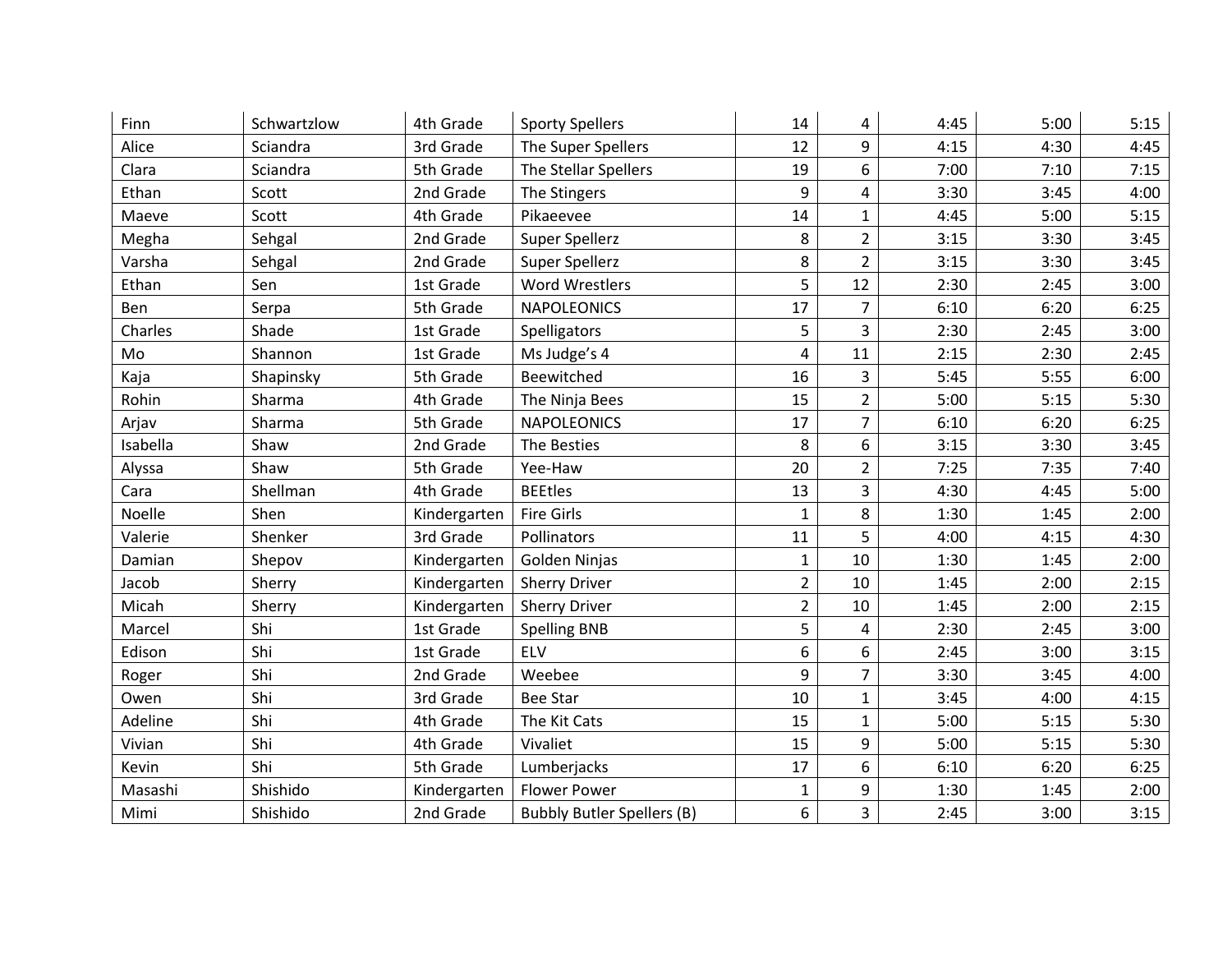| Yolene    | Si                     | Kindergarten | Sunshine Girls           | $\overline{2}$ | 7              | 1:45 | 2:00 | 2:15 |
|-----------|------------------------|--------------|--------------------------|----------------|----------------|------|------|------|
| Mary      | Siegert                | 3rd Grade    | <b>Stellar Spellers</b>  | 12             | 5              | 4:15 | 4:30 | 4:45 |
| Ellie     | Siegert                | 5th Grade    | The Blonde Bees          | 18             | 8              | 6:35 | 6:45 | 6:50 |
| Heike     | <b>Sievers Perkins</b> | 3rd Grade    | Girl Power!              | 10             | 8              | 3:45 | 4:00 | 4:15 |
| Talia     | Sigel                  | 4th Grade    | Vivaliet                 | 15             | 9              | 5:00 | 5:15 | 5:30 |
| Aarya     | Singh                  | 2nd Grade    | <b>Spelling Panthers</b> | $\overline{7}$ | 8              | 3:00 | 3:15 | 3:30 |
| Brendan   | Singleton              | 2nd Grade    | <b>Spelling Cats</b>     | $\overline{7}$ | $\overline{7}$ | 3:00 | 3:15 | 3:30 |
| Alexander | Sloan                  | 4th Grade    | The Word Wizards         | 15             | 8              | 5:00 | 5:15 | 5:30 |
| Cat       | Smith                  | 1st Grade    | The Spelling Girls       | 5              | 10             | 2:30 | 2:45 | 3:00 |
| Tyler     | Smith                  | 2nd Grade    | Da Champs                | 6              | 5              | 2:45 | 3:00 | 3:15 |
| Cameron   | Smith                  | 2nd Grade    | <b>Triple Play</b>       | 9              | 6              | 3:30 | 3:45 | 4:00 |
| Henry     | Smith                  | 4th Grade    | <b>Sporty Spellers</b>   | 14             | 4              | 4:45 | 5:00 | 5:15 |
| Melvina   | Smith                  | 5th Grade    | The No Names             | 19             | 3              | 7:00 | 7:10 | 7:15 |
| Davi      | Sobrinho               | 5th Grade    | <b>Spidy Spellers</b>    | 18             | $\overline{4}$ | 6:35 | 6:45 | 6:50 |
| Ivy       | Solander               | 3rd Grade    | The Super Spellers       | 12             | 9              | 4:15 | 4:30 | 4:45 |
| Ava       | Solgi                  | 1st Grade    | Sassy Girls              | 5              | $\overline{2}$ | 2:30 | 2:45 | 3:00 |
|           |                        |              | Mischievous Bee          |                |                |      |      |      |
| Paul      | Son                    | 6th Grade    | Organization             | 17             | 4              | 6:10 | 6:20 | 6:25 |
| Kiara     | Sonawane               | 5th Grade    | Fab-BEE-lous             | 17             | $\overline{2}$ | 6:10 | 6:20 | 6:25 |
| Jinyoung  | Song                   | 1st Grade    | The Beests               | 5              | $\overline{7}$ | 2:30 | 2:45 | 3:00 |
| Augusta   | Sorblom                | 1st Grade    | The Panda Unicorns       | 5              | 8              | 2:30 | 2:45 | 3:00 |
| Izzy      | Sorgato                | 2nd Grade    | <b>Yellow Bees</b>       | 9              | 11             | 3:30 | 3:45 | 4:00 |
| Aran      | Starremans             | 3rd Grade    | The 4 Little Fat Piggies | 12             | 6              | 4:15 | 4:30 | 4:45 |
| Costa     | Stefanis               | Kindergarten | Warrior-bees             | $\overline{3}$ | 12             | 2:00 | 2:15 | 2:30 |
| Elaine    | Stefanis               | 2nd Grade    | Ice Girls                | 6              | 8              | 2:45 | 3:00 | 3:15 |
| Emmeline  | Stoyanova              | Kindergarten | <b>Shining Stars</b>     | $\overline{2}$ | 11             | 1:45 | 2:00 | 2:15 |
| Elina     | Streit                 | Kindergarten | <b>Purple Cats</b>       | $\overline{2}$ | 5              | 1:45 | 2:00 | 2:15 |
| Hana      | Strobel                | Kindergarten | <b>Honey Bees</b>        | $\mathbf{1}$   | 11             | 1:30 | 1:45 | 2:00 |
| Anahita   | Stuti-Bala             | 2nd Grade    | Team Friendship          | 8              | $\overline{a}$ | 3:15 | 3:30 | 3:45 |
| Ella      | Su                     | Kindergarten | Rainbow                  | 3              | 3              | 2:00 | 2:15 | 2:30 |
| Grace     | Sullivan               | 6th Grade    | Lambs                    | 20             | 5              | 7:25 | 7:35 | 7:40 |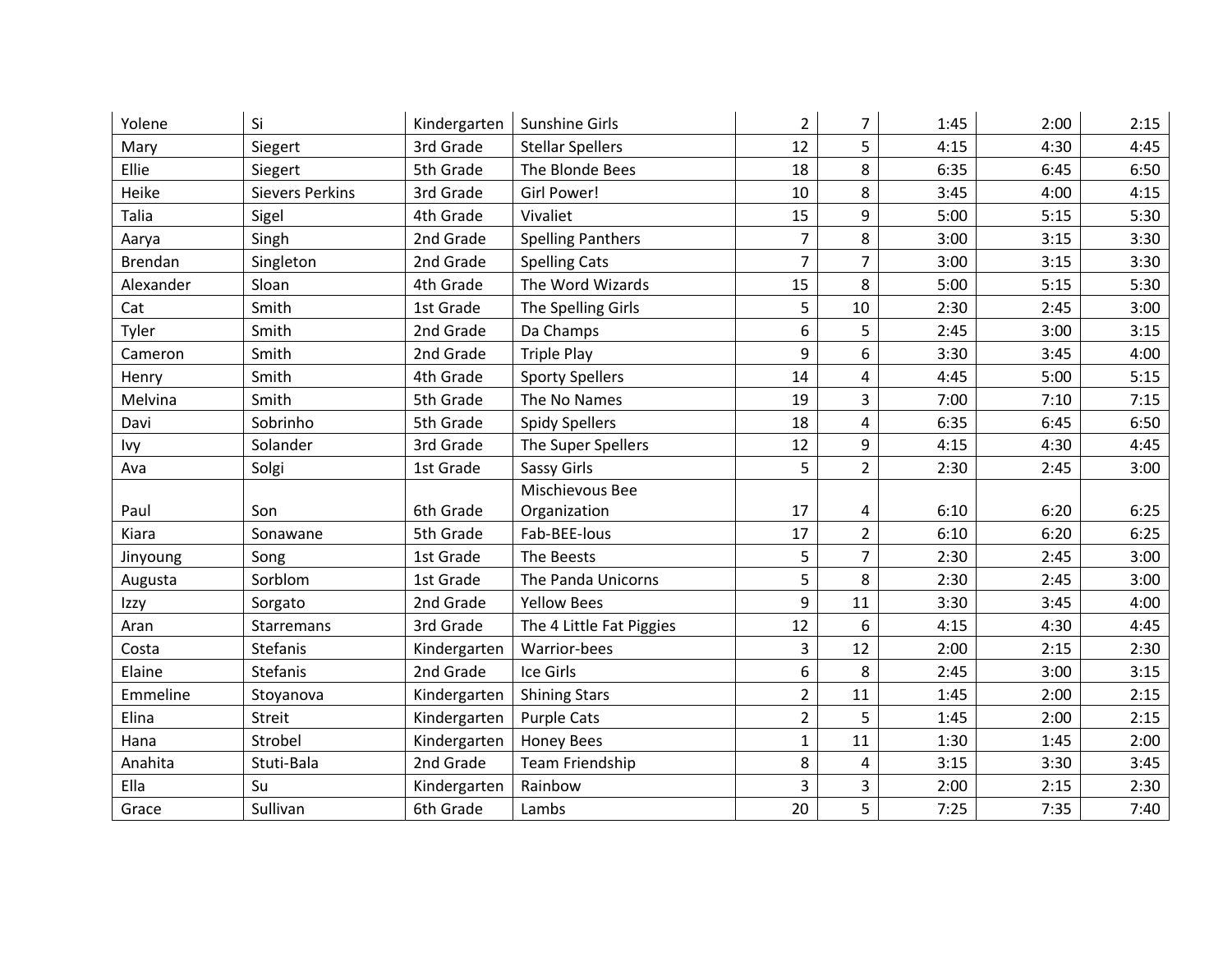| Ellie    | Sun        | 2nd Grade    | <b>Bubbly Butler Spellers (B)</b>  | 6              | 3                       | 2:45 | 3:00 | 3:15 |
|----------|------------|--------------|------------------------------------|----------------|-------------------------|------|------|------|
| Iren     | Sun        | 2nd Grade    | Rainbow Unicorn                    | $\overline{7}$ | 3                       | 3:00 | 3:15 | 3:30 |
| Andy     | Sun        | 2nd Grade    | The Blue Plants                    | 8              | 8                       | 3:15 | 3:30 | 3:45 |
| Jacob    | Sun        | 2nd Grade    | <b>Word Bees</b>                   | 9              | 10                      | 3:30 | 3:45 | 4:00 |
| Stuart   | Sun        | 3rd Grade    | <b>Bee Star</b>                    | 10             | $\mathbf{1}$            | 3:45 | 4:00 | 4:15 |
| Grace    | Sun        | 3rd Grade    | <b>Beelievers</b>                  | 10             | $\overline{2}$          | 3:45 | 4:00 | 4:15 |
| Louisa   | Sun        | 4th Grade    | <b>Team Extreme</b>                | 14             | 6                       | 4:45 | 5:00 | 5:15 |
| Devika   | Suri       | 5th Grade    | <b>Botanical Bees</b>              | 16             | 5                       | 5:45 | 5:55 | 6:00 |
| Emi      | Suzuki     | Kindergarten | <b>Buzz Words</b>                  | $\mathbf{1}$   | 5                       | 1:30 | 1:45 | 2:00 |
| Caroline | Sweeney    | 5th Grade    | The Queen Bees                     | 19             | 4                       | 7:00 | 7:10 | 7:15 |
| Mitch    | Tandy      | 1st Grade    | <b>Flash Spellers</b>              | 4              | $\overline{7}$          | 2:15 | 2:30 | 2:45 |
| Gavin    | Tandy      | 1st Grade    | <b>Flash Spellers</b>              | 4              | $\overline{7}$          | 2:15 | 2:30 | 2:45 |
| Elise    | Tandy      | 5th Grade    | <b>Buzzer Bee-ters</b>             | 16             | 6                       | 5:45 | 5:55 | 6:00 |
| Freya    | Tang       | 3rd Grade    | <b>Busy Buzzing Bees</b>           | 13             | $\overline{2}$          | 4:30 | 4:45 | 5:00 |
| Freddie  | Tang       | 5th Grade    | <b>Spelling Sponges</b>            | 18             | 3                       | 6:35 | 6:45 | 6:50 |
| Louisa   | Taylor     | Kindergarten | <b>Super Spelling Pirate Stars</b> | 3              | 4                       | 2:00 | 2:15 | 2:30 |
| Douglas  | Taylor     | 4th Grade    | Quad Squad                         | 14             | $\overline{2}$          | 4:45 | 5:00 | 5:15 |
| Henry    | Tchaicha   | 2nd Grade    | <b>Killer Bees</b>                 | 6              | 9                       | 2:45 | 3:00 | 3:15 |
| Kellan   | Tchaicha   | 5th Grade    | <b>Extra Sus</b>                   | 17             | $\mathbf{1}$            | 6:10 | 6:20 | 6:25 |
| Levon    | Tchobanian | 2nd Grade    | <b>Spelling Stars</b>              | $\overline{7}$ | 9                       | 3:00 | 3:15 | 3:30 |
| Madelyn  | Teng       | 2nd Grade    | Coral Reef Kids                    | 6              | 4                       | 2:45 | 3:00 | 3:15 |
| Liya     | Tilahun    | 6th Grade    | Queen Bees                         | 16             | $\overline{7}$          | 5:45 | 5:55 | 6:00 |
| Sophia   | Tobio      | 3rd Grade    | SSASSA                             | 10             | $\overline{7}$          | 3:45 | 4:00 | 4:15 |
| Kinaya   | Toussaint  | Kindergarten | The Pirate Team                    | $\mathbf{1}$   | $\overline{7}$          | 1:30 | 1:45 | 2:00 |
| Ayana    | Toussaint  | 2nd Grade    | The Brain Team                     | 8              | 9                       | 3:15 | 3:30 | 3:45 |
| Kate     | Townsend   | 5th Grade    | <b>Buzzer Bee-ters</b>             | 16             | 6                       | 5:45 | 5:55 | 6:00 |
| Tyler    | Tyler      | 2nd Grade    | <b>Whomping Willows</b>            | 9              | 8                       | 3:30 | 3:45 | 4:00 |
| Julian   | Tytell     | 5th Grade    | Wordplay                           | 20             | $\mathbf{1}$            | 7:25 | 7:35 | 7:40 |
| Sanvi    | Vaishnav   | 6th Grade    | Cheeky Children                    | 20             | $\overline{\mathbf{4}}$ | 7:25 | 7:35 | 7:40 |
| Aliyanna | Valedon    | Kindergarten | The Fireballs                      | 3              | 6                       | 2:00 | 2:15 | 2:30 |
| Marina   | Valerius   | 2nd Grade    | <b>Spelling Cats</b>               | $\overline{7}$ | $\overline{7}$          | 3:00 | 3:15 | 3:30 |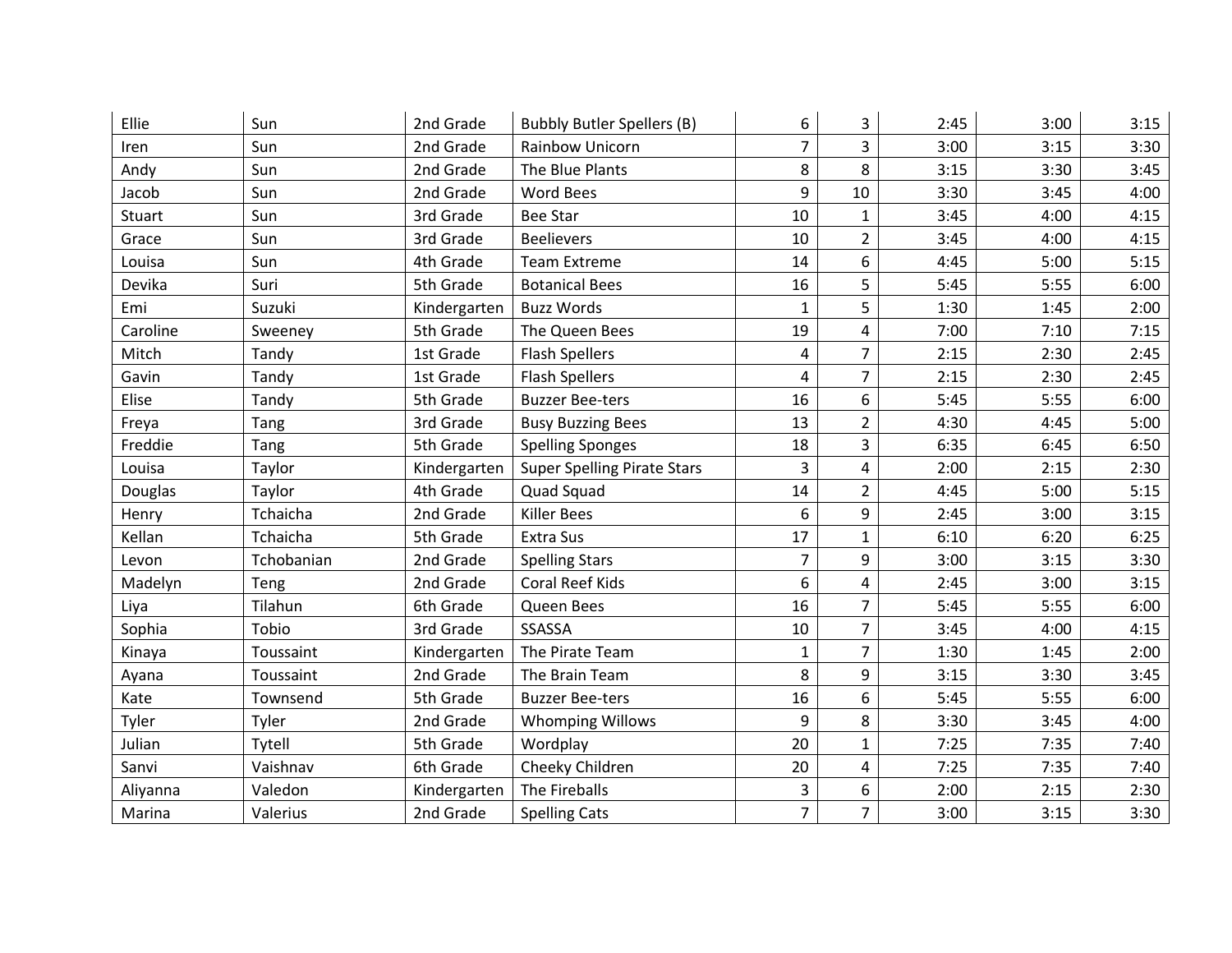| Ashvita   | Vatish       | 3rd Grade    | <b>Three Musketeers</b>     | 12             | 10             | 4:15 | 4:30 | 4:45 |
|-----------|--------------|--------------|-----------------------------|----------------|----------------|------|------|------|
| James     | Voldman      | 3rd Grade    | <b>Spelling Masters</b>     | 11             | 11             | 4:00 | 4:15 | 4:30 |
| Luka      | Vukovic      | 4th Grade    | Chicken Wings               | 13             | 7              | 4:30 | 4:45 | 5:00 |
| Greta     | Waldstein    | Kindergarten | <b>Tricky Dinosaurs</b>     | 3              | 10             | 2:00 | 2:15 | 2:30 |
| Allison   | Wall         | Kindergarten | <b>Sparkly Spellers</b>     | $\overline{2}$ | 12             | 1:45 | 2:00 | 2:15 |
| Sydney    | Wall         | 2nd Grade    | <b>Stellar Spellers</b>     | 8              | $\mathbf{1}$   | 3:15 | 3:30 | 3:45 |
| Davis     | Walsh        | 2nd Grade    | Lightning                   | 6              | 10             | 2:45 | 3:00 | 3:15 |
|           |              |              | Mrs. Sullivan's Stellar     |                |                |      |      |      |
| Suki      | Walsh        | Kindergarten | Spellers                    | $\overline{2}$ | 3              | 1:45 | 2:00 | 2:15 |
| Mia       | Wang         | Kindergarten | <b>Flower Power</b>         | $\mathbf{1}$   | 9              | 1:30 | 1:45 | 2:00 |
| Olivia    | Wang         | Kindergarten | LOVE                        | $\overline{2}$ | $\overline{2}$ | 1:45 | 2:00 | 2:15 |
| Emily     | Wang         | 1st Grade    | Bee My Beeliever            | 4              | $\mathbf{1}$   | 2:15 | 2:30 | 2:45 |
| Rebecca   | Wang         | 1st Grade    | <b>Busy Bee</b>             | 4              | $\overline{2}$ | 2:15 | 2:30 | 2:45 |
| Timothy   | Wang         | 1st Grade    | <b>Butler Buzzers</b>       | 4              | 3              | 2:15 | 2:30 | 2:45 |
| Vivien    | Wang         | 2nd Grade    | <b>Rainbow Dogs</b>         | $\overline{7}$ | $\overline{2}$ | 3:00 | 3:15 | 3:30 |
| Angie     | Wang         | 3rd Grade    | <b>Spectacular Spellers</b> | 11             | 10             | 4:00 | 4:15 | 4:30 |
| Linda     | Wang         | 4th Grade    | <b>Busy Buzzing Bees</b>    | 13             | $\overline{2}$ | 4:30 | 4:45 | 5:00 |
| Iris      | Wang         | 4th Grade    | The Kit Cats                | 15             | $\mathbf{1}$   | 5:00 | 5:15 | 5:30 |
| Sophie    | Wang         | 5th Grade    | <b>Auburn Foxes</b>         | 16             | $\mathbf{1}$   | 5:45 | 5:55 | 6:00 |
| Catherine | Wang         | 5th Grade    | The No Names                | 19             | 3              | 7:00 | 7:10 | 7:15 |
| Maeve     | Waters       | Kindergarten | Sunshine Girls              | $\overline{2}$ | $\overline{7}$ | 1:45 | 2:00 | 2:15 |
| Imogen    | Waters       | 2nd Grade    | <b>Yellow Bees</b>          | 9              | 11             | 3:30 | 3:45 | 4:00 |
| Aoife     | Waters       | 3rd Grade    | Griffyndor                  | 10             | 9              | 3:45 | 4:00 | 4:15 |
| Keira     | Weber        | 3rd Grade    | <b>Buzzing Bees</b>         | 10             | 3              | 3:45 | 4:00 | 4:15 |
| Liam      | Weihofen     | 2nd Grade    | <b>Supersonic Spellers</b>  | 8              | 3              | 3:15 | 3:30 | 3:45 |
| Howard    | Weng         | 5th Grade    | Double HD                   | 16             | 8              | 5:45 | 5:55 | 6:00 |
| Jamie     | White-Savage | Kindergarten | Spell Power                 | $\overline{2}$ | $\mathbf{1}$   | 1:45 | 2:00 | 2:15 |
| Nona      | Whitelaw     | 6th Grade    | <b>Silver Wolves</b>        | 20             | 6              | 7:25 | 7:35 | 7:40 |
| Annie     | Whitson      | 2nd Grade    | The Great Girls             | 9              | $\mathbf{1}$   | 3:30 | 3:45 | 4:00 |
| Michael   | Wilkinson    | 3rd Grade    | Punk-tuators                | 11             | 6              | 4:00 | 4:15 | 4:30 |
| Arianna   | Williams     | 2nd Grade    | Queen Bees                  | $\overline{7}$ | $\mathbf{1}$   | 3:00 | 3:15 | 3:30 |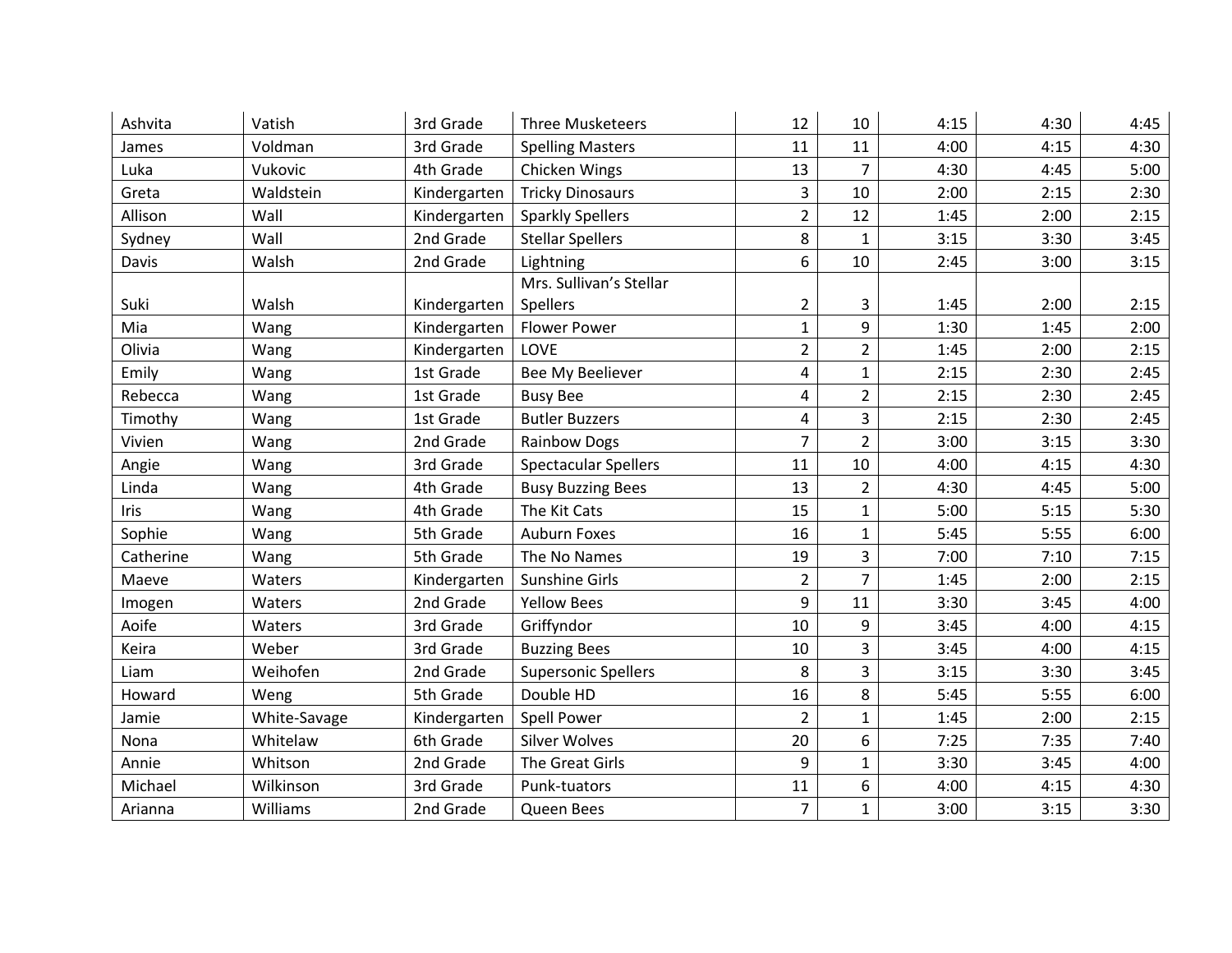| Alex      | Williamson      | 4th Grade    | Saints                      | 13             | 11             | 4:30 | 4:45 | 5:00 |
|-----------|-----------------|--------------|-----------------------------|----------------|----------------|------|------|------|
| Marcus    | Williamson      | 5th Grade    | <b>Spelling Beans</b>       | 17             | 8              | 6:10 | 6:20 | 6:25 |
| Fiona     | Wilson          | 1st Grade    | Santa Science               | 4              | 12             | 2:15 | 2:30 | 2:45 |
| Daisy     | Wilson          | 2nd Grade    | The Besties                 | 8              | 6              | 3:15 | 3:30 | 3:45 |
| Lucia     | Wolf Annunziata | 2nd Grade    | The Queen Bees              | 9              | 3              | 3:30 | 3:45 | 4:00 |
| Alicia    | Wu              | 1st Grade    | <b>Busy Bee</b>             | 4              | $\overline{2}$ | 2:15 | 2:30 | 2:45 |
| Keqing    |                 |              |                             |                |                |      |      |      |
| Catherine | Wu              | 1st Grade    | <b>Buzz and Honey</b>       | 4              | 4              | 2:15 | 2:30 | 2:45 |
| Lucas     | Wu              | 2nd Grade    | ELV                         | 6              | 6              | 2:45 | 3:00 | 3:15 |
| Zephyr    | Wyon            | 2nd Grade    | Sonic Forces                | $\overline{7}$ | 5              | 3:00 | 3:15 | 3:30 |
| Sophia    | Xiang           | 2nd Grade    | <b>Rainbow Dogs</b>         | 7              | $\overline{2}$ | 3:00 | 3:15 | 3:30 |
| Abigail   | Xu              | Kindergarten | <b>Beelieve</b>             | $\mathbf{1}$   | 3              | 1:30 | 1:45 | 2:00 |
| Elysia    | Xu              | 2nd Grade    | Super Flying Tiger          | $\overline{7}$ | 10             | 3:00 | 3:15 | 3:30 |
| Terry     | Xu              | 2nd Grade    | The Winners                 | 9              | 5              | 3:30 | 3:45 | 4:00 |
| Amelia    | Xu              | 2nd Grade    | <b>Word Bees</b>            | 9              | 10             | 3:30 | 3:45 | 4:00 |
| Nathan    | Xu              | 3rd Grade    | Panda Squad                 | 11             | 4              | 4:00 | 4:15 | 4:30 |
| Nina      | Xu              | 3rd Grade    | Panda Squad                 | 11             | 4              | 4:00 | 4:15 | 4:30 |
| Jenny     | Xu              | 3rd Grade    | Panda Squad                 | 11             | 4              | 4:00 | 4:15 | 4:30 |
| Zachary   | Xue             | 3rd Grade    | J, Z & The Twins            | 11             | $\mathbf{1}$   | 4:00 | 4:15 | 4:30 |
| Cecilia   | Yan             | 2nd Grade    | Super Flying Tiger          | $\overline{7}$ | 10             | 3:00 | 3:15 | 3:30 |
| Richie    | Yan             | 4th Grade    | The Word Wizards            | 15             | 8              | 5:00 | 5:15 | 5:30 |
| Hannah    | Yang            | Kindergarten | <b>Words Rock</b>           | 3              | 13             | 2:00 | 2:15 | 2:30 |
| Carter    | Yang            | 2nd Grade    | Word Bees                   | 9              | 10             | 3:30 | 3:45 | 4:00 |
| Jill      | Yang            | 3rd Grade    | Eliminators                 | 10             | 6              | 3:45 | 4:00 | 4:15 |
| Emma      | Yang            | 3rd Grade    | <b>Spectacular Spellers</b> | 11             | 10             | 4:00 | 4:15 | 4:30 |
| Yuto      | Yashiro         | 5th Grade    | <b>Spidy Spellers</b>       | 18             | 4              | 6:35 | 6:45 | 6:50 |
| Asher     | Yates           | Kindergarten | <b>Bee Gees</b>             | $\mathbf{1}$   | $\overline{2}$ | 1:30 | 1:45 | 2:00 |
| Selena    | Yin             | Kindergarten | Sunshine Girls              | $\overline{2}$ | 7              | 1:45 | 2:00 | 2:15 |
| Claire    | Yin             | 1st Grade    | <b>Buzz and Honey</b>       | 4              | 4              | 2:15 | 2:30 | 2:45 |
| Juliana   | Yin             | 2nd Grade    | Wolfie                      | 9              | 9              | 3:30 | 3:45 | 4:00 |
| Jasmine   | Yu              | Kindergarten | Rainbow Icecream Popsicle   | $\overline{2}$ | 8              | 1:45 | 2:00 | 2:15 |